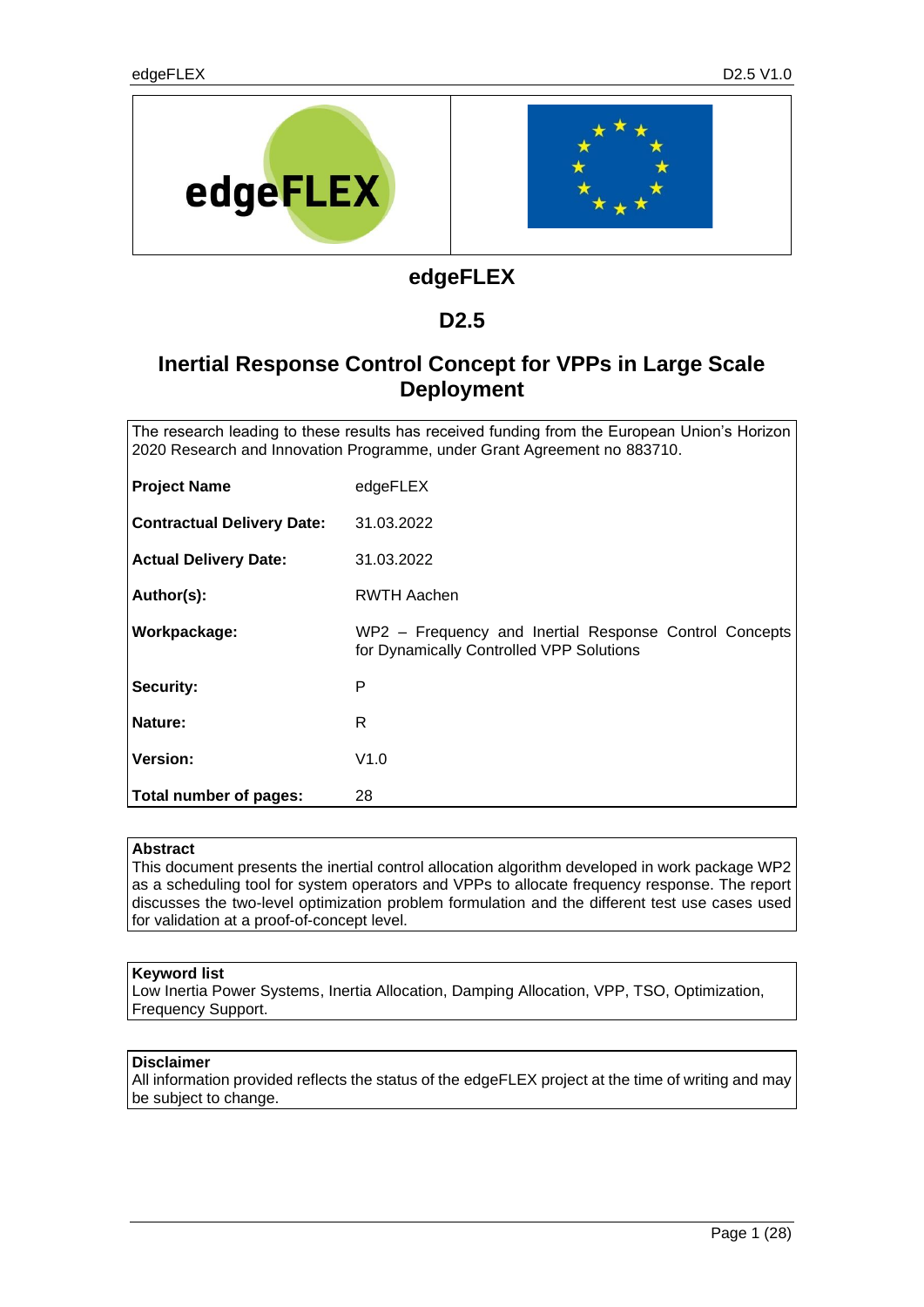## **Executive Summary**

In this deliverable, we present the work of task T2.5 on the development of an *allocation* framework for inertial response control for large-scale VPP deployment, within the wider context of the work of WP2 of edgeFLEX. WP2 focuses on developing frequency control and inertial response related estimation and control concepts for dynamically controlled Virtual Power Plant (VPP) solutions. The main objectives of WP2 are as follows:

- Defining the scenarios and use cases for frequency and inertial response control related concepts of VPPs and low inertia power systems.
- Proposing new concepts for frequency control in current VPPs as well as for Energy Communities in future VPPs.
- Proposing new concepts to *estimate* the inertia in low inertia power systems.
- Proposing new *allocation* framework for inertial response control for large-scale VPP deployment.

The increased penetration level of Distributed Energy Resources (DERs) significantly changes the requirements and the technical and economic options available to provide frequency support ancillary services to guarantee a secure and stable operation of future power grids. Mature and sufficient technical solutions for DERs to provide ancillary services are already available. However, the cost for providing ancillary services must be economically viable for both the System Operators (SOs) and the operators of DERs. Moreover, physical constraints of generation systems and controllability must be taken into account. Hence, optimization frameworks for providing economically and technically optimized solutions are required.

In task T2.5 we develop an inertial control and damping allocation method that can be used by system operators and VPPs for frequency support scheduling, in order to meet the security requirements on short-term post-fault dynamics. This deliverable describes the developed allocation algorithm and presents the validation results considering different case studies and scenarios. Based on the validation results, we deduce the following conclusions:

- Sizing, tuning and spatial allocation of virtual inertia and damping is important.
- The inertial control allocation algorithm successfully improves the overall system dynamics and ensures the grid resilience post-fault stability while fulfilling the system predefined security constraints.
- The optimization framework facilitates efficient allocation of frequency support from DERs and conventional generation.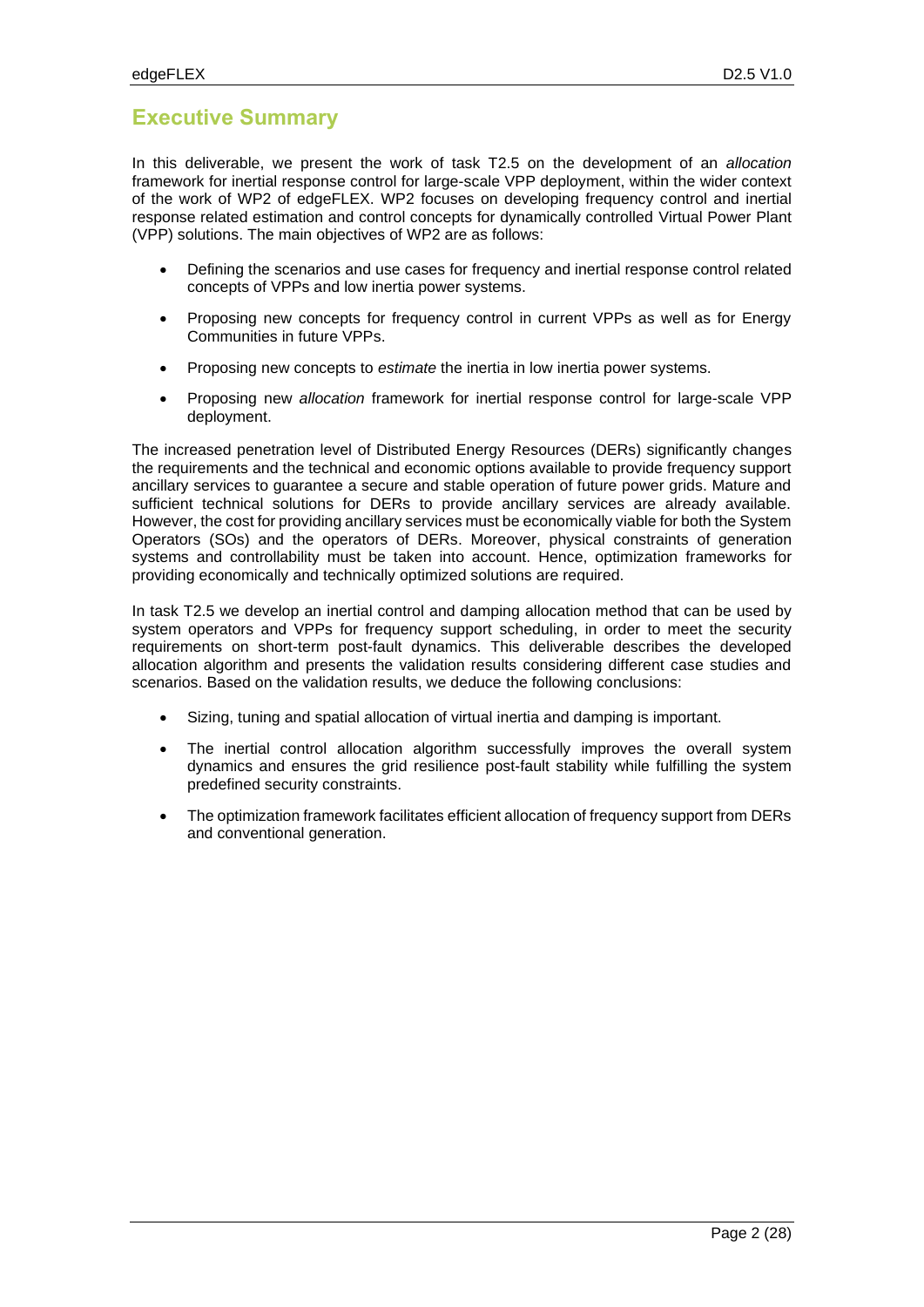# **Authors**

| Partner     | <b>Name</b>     | e-mail                       |
|-------------|-----------------|------------------------------|
|             |                 |                              |
| <b>RWTH</b> |                 |                              |
|             | Diala Nouti     | dnouti@eonerc.rwth-aachen.de |
|             | Antonello Monti | amonti@eonerc.rwth-aachen.de |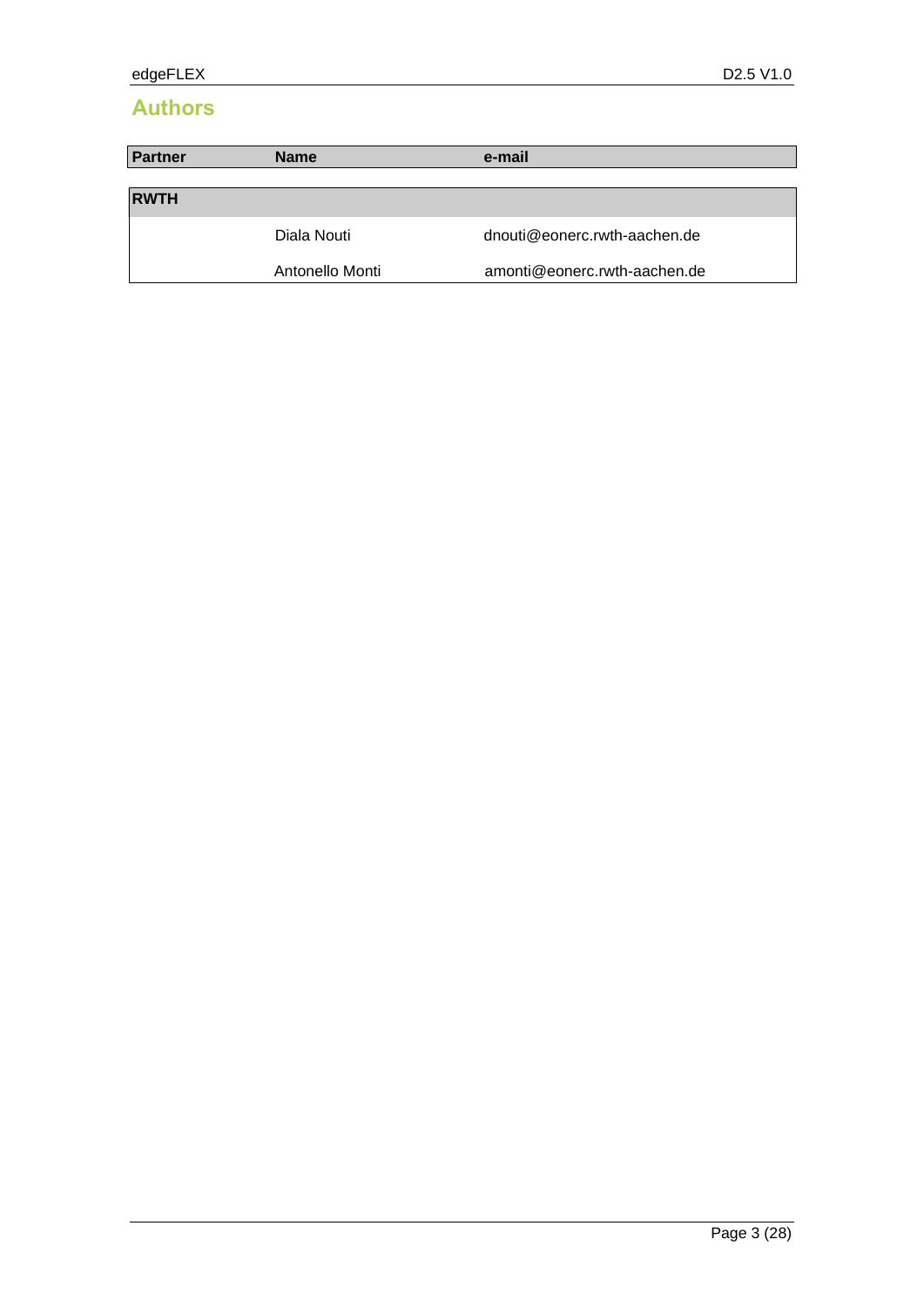# **Table of Contents**

| 1.1 |                                                                            |    |
|-----|----------------------------------------------------------------------------|----|
| 1.2 |                                                                            |    |
| 1.3 |                                                                            |    |
|     |                                                                            |    |
|     |                                                                            |    |
| 3.1 |                                                                            |    |
|     |                                                                            |    |
| 3.2 |                                                                            |    |
|     |                                                                            |    |
| 4.1 |                                                                            |    |
|     |                                                                            |    |
|     |                                                                            |    |
|     |                                                                            |    |
|     |                                                                            |    |
|     |                                                                            |    |
|     |                                                                            |    |
| 4.2 |                                                                            |    |
|     | 4.3 Use Case and Results                                                   | 16 |
|     |                                                                            |    |
|     | 4.3.2 Case Study I: 100% Penetration of Converter-Interfaced Generation 17 |    |
|     | 4.3.3 Case Study II: 40% Penetration of Converter-Interfaced Generation 18 |    |
|     |                                                                            |    |
|     |                                                                            |    |
|     |                                                                            |    |
|     |                                                                            |    |
|     |                                                                            |    |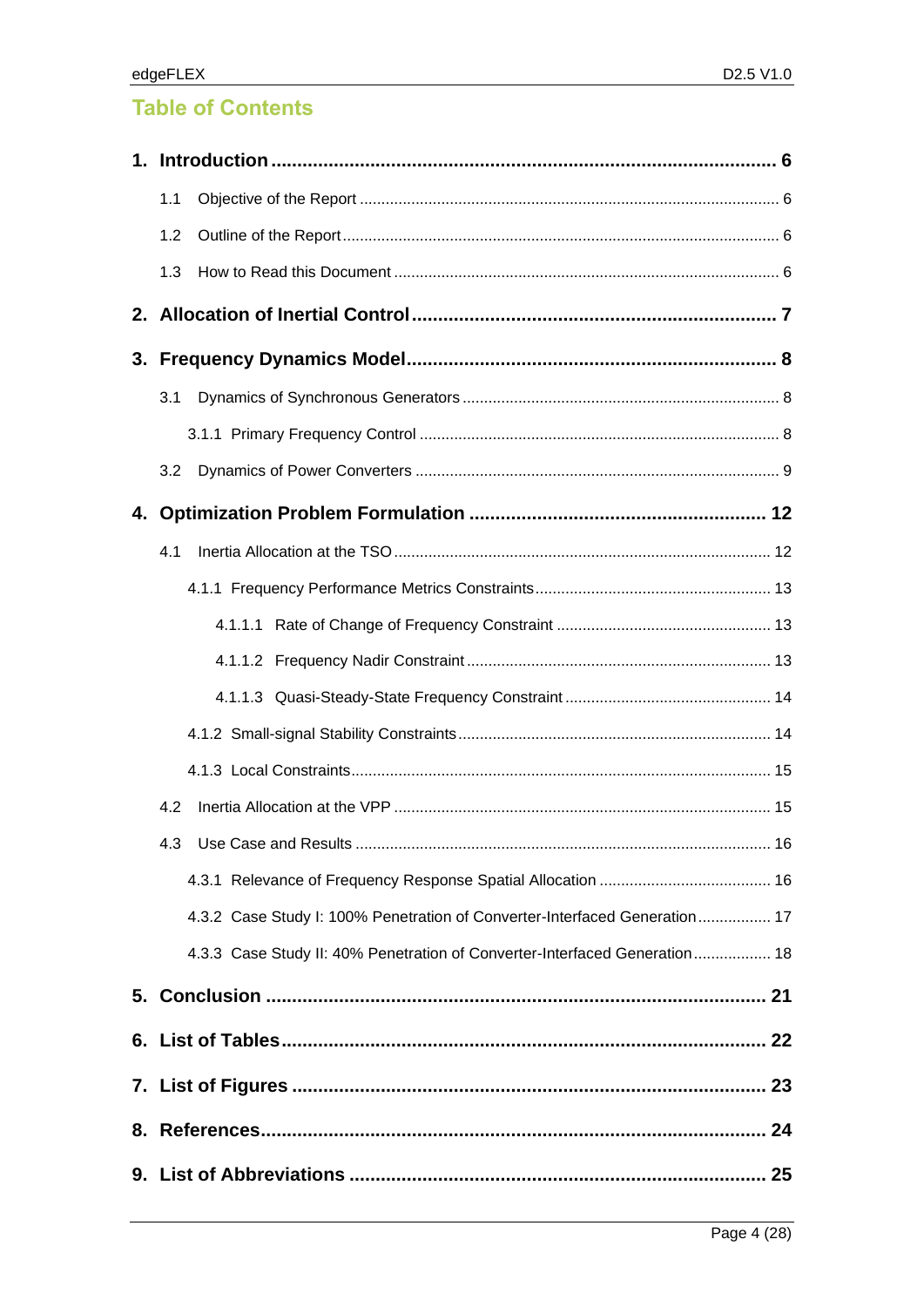| A.1.1.2 Information Exchange and Communication aspects (performance |  |
|---------------------------------------------------------------------|--|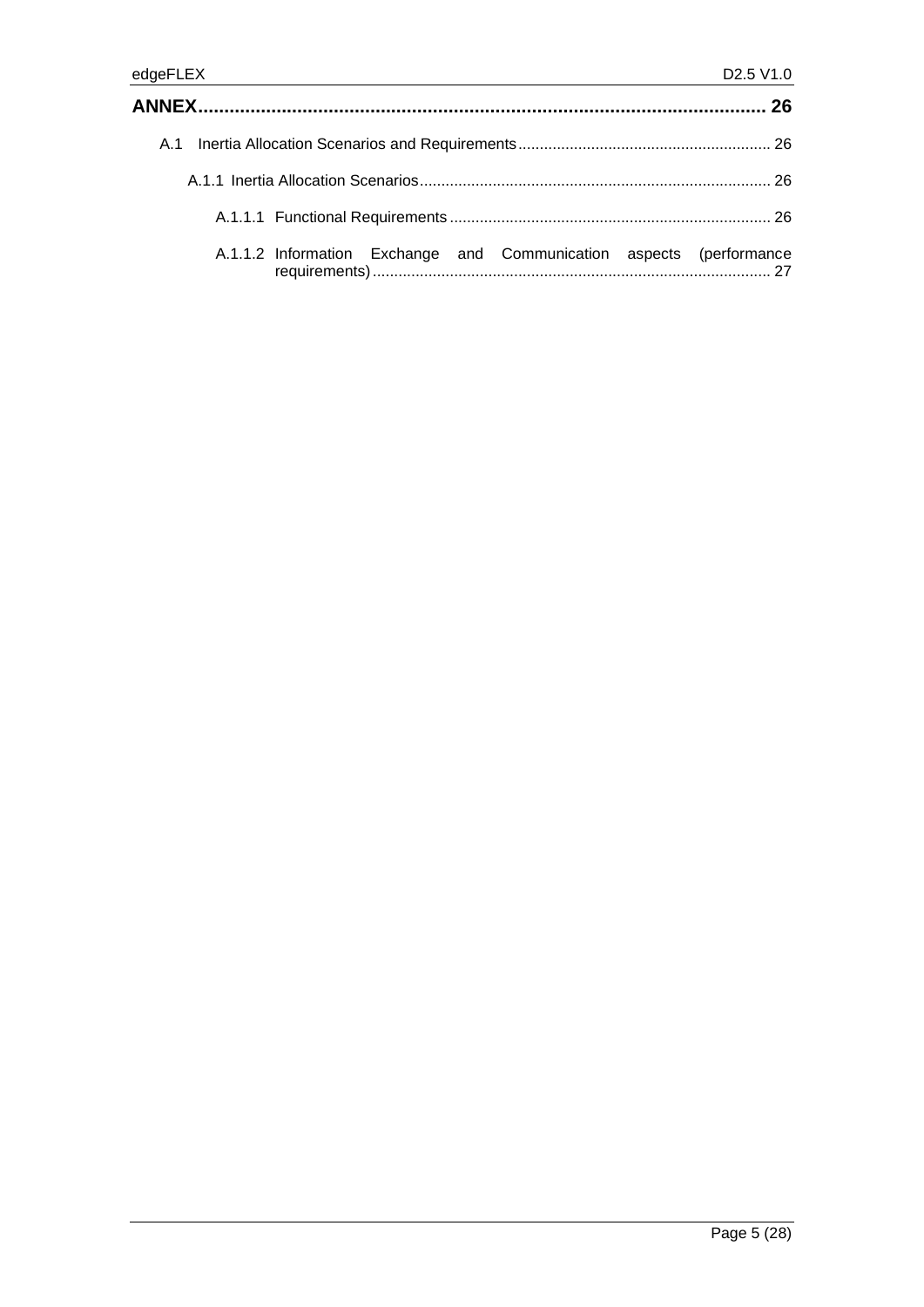## **1. Introduction**

In the context of foreseen future low-inertia power systems, the objective of WP2 is to develop frequency control and inertial response related estimation and control concepts. The focus of the work of Task 2.5 is to develop inertial control allocation algorithms, which can be used by SOs and VPPs as planning tools for allocating frequency support ancillary services, i.e., virtual inertia and fast frequency regulation, from DERs in addition to the primary frequency control reserves, in power systems with high penetration of DERs. The objective of the developed allocation algorithms are to minimize the cost of providing frequency support ancillary services, while satisfying the constraints at system-level and device-level i.e. single generation unit constraints.

### **1.1 Objective of the Report**

The aim of this deliverable is to describe the inertial control allocation algorithm developed within the second year of the project and provide preliminary validation results.

### **1.2 Outline of the Report**

The report consists of four main parts. The second chapter presents an overview of inertial control allocation methods. The third chapter recalls the theory behind the power system frequency dynamics model and its relation to the overall system frequency performance metrics. The inertial control allocation algorithm developed within Task 2.5 and the validation results are described in Chapter Four. Finally, the detailed scenario and use case description is provided in the annex.

### **1.3 How to Read this Document**

This report can be read as a standalone document. However, the interested reader can refer to the following deliverables to get a better overview of the terminology and use cases of the edgeFLEX project.

- D1.1 Scenario description for dynamic-phasor driven voltage control for VPPs (M12) [1]: This deliverable provides an overview of the state of the art in terms of VPPs and introduces to the reader the terminology adopted within the project.
- D2.1 Scenario description for frequency and inertial response control for VPPs (M12) [2]: in this deliverable the scenarios and the relevant use cases of the frequency and inertial response control and estimation concepts of WP2 are defined.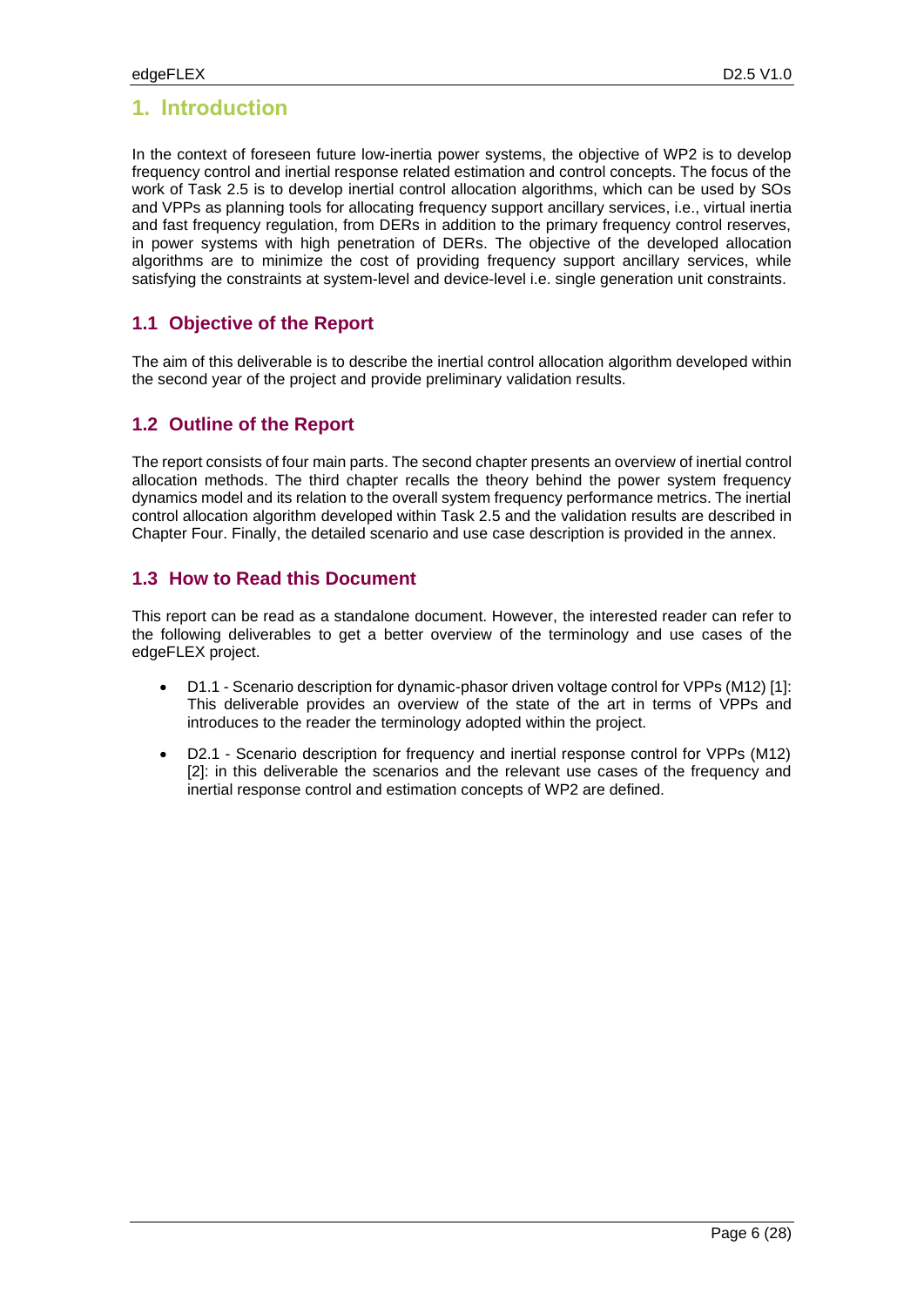# **2. Allocation of Inertial Control**

The emerging issue of low-inertia power systems, due to increasing penetration of converterinterfaced generation, is challenging for the operation and control of power systems. In such power systems, stability margins is decreasing and the system frequency dynamic response deteriorates following a disturbance. Depending on the location and current production levels of Distributed Energy Resources (DERs), the total system inertia decreases and becomes also timevariant and heterogeneously distributed. These conditions can lead to destabilizing effects, as experienced in recent real-world incidents such as the blackout in Australia in 2016 [3].

To overcome these implications of low-inertia power systems, many novel converter control strategies that provide virtual inertia and fast frequency regulation have been proposed in literature. Such strategies require energy storage (e.g., batteries) on the DC side of the converter, acting as an energy buffer, and a proper control scheme that offers inertia and /or damping as design parameters. Some of these strategies are commercially available and recommended by grid codes as ancillary services [4] [5].

However, an open question remains; where and how much inertia and damping need to be placed in different parts of the system, ahead of real-time operation, in order to ensure the grid resilience and post-fault stability?

As aforementioned, the system robustness does not only depend on the total amount of virtual inertia and damping available but also depends on the specific implementation and location of devices providing these ancillary services. This calls for the development of virtual inertia and damping allocation methods that can be used by system operators, both in planning of future power systems and in day-ahead inertia scheduling, in order to fulfill the security requirements on short-term post-fault dynamics.

The proposed approaches in literature are mainly intended for system operators and can be divided into two groups: 1) based on eigen-value sensitivity as in [6] and 2) based on minimization of system norms [7]. The drawback of the norm-based approaches is that the system norms cannot be directly related to the operational criteria defined by the system operators. The eigenvalue sensitivity-based methods aim at maximizing the most critical damping ratio with explicit performance metrics constraints.

In our work, we propose a two-level model-based optimization framework to facilitate efficient allocation of frequency support ancillary services, i.e., virtual inertia and fast frequency regulation, from VPPs in addition to the primary frequency control reserves. Utilizing eigen-values' sensitivity, the optimal values of virtual inertia and damping are determined using sequential linear programming. The objective of the first level of optimization is for the TSO to minimize the total control effort of providing frequency support ancillary services, while satisfying system level constraints and physical device level constraints. At the system level, we formulate inertia and damping-dependent constraints with different timescales. Firstly, this achieves adequate damping of oscillations and secondly, ensures fulfilling the grid codes with respect to the time-domain performance objectives of frequency control. These include the rate of change of frequency, frequency nadir and quasi-steady state frequency deviation. Moreover, the considered local constraints ensure the feasibility of providing different ancillary services.

The second level of optimization is meant for the VPP operator to allocate the requested inertia and damping from the TSO to its resources. The objective of the optimization is to minimize the ancillary services provision cost for VPPs.

The proposed optimization algorithm is evaluated on the New England IEEE 39-bus benchmark system [8]. In the context of the rapid increase distributed energy resources penetration, the IEEE 39-bus system is modified to represent a future scenario of a power system with VPPs providing frequency control. The modified system includes an aggregation of DERs that provide controllable virtual inertia and damping to be allocated by the proposed inertial control allocation algorithm i.e. inertia allocation algorithm. For simplicity, we use the term *inertia allocation* in the rest of the document.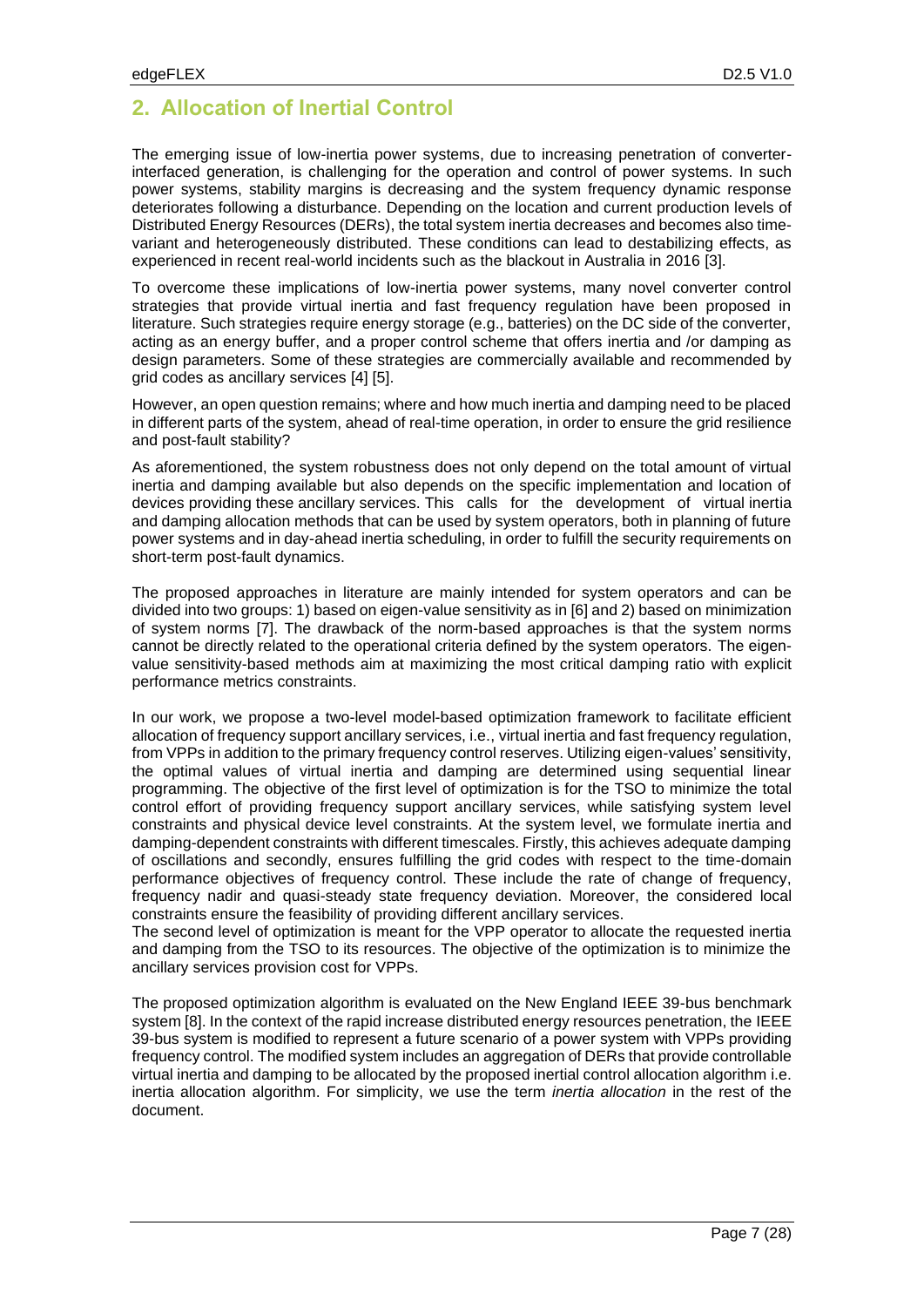# **3. Frequency Dynamics Model**

In this chapter, we introduce the basic dynamic frequency model for power systems which constitutes the reference model for deriving the system frequency performance constraints. The frequency dynamics in large power systems are governed by the electromechanical dynamics of synchronous generators and power converters providing frequency support.

In the following sections and subsections, the dynamics of synchronous generators and power converters are recalled and their relation to the power system frequency is established.

### **3.1 Dynamics of Synchronous Generators**

To understand the dynamic behaviour of Synchronous Generators (SGs), let us consider an active power imbalance in the system that would disturb the equilibrium state of the generator. Like any physical moving object, the SG will show a resistance to the change in its motional state, in other words the SG will exhibit an intrinsic inertial response. Therefore, if the load increases, the rotating masses of the SG will decelerate and release Kinetic energy to counteract the power imbalance and vice versa if the load decreases, the rotating masses will accelerate and absorb the excessive energy. This rotating masses' speed is tightly linked to the system frequency, hence any power imbalance results in variations in the system frequency.

The electromechanical dynamics of SGs can be expressed in terms of the classical nonlinear Swing Equation (SE), which relates the rotating masses angular speed  $\omega$  to the power imbalance  $\Delta P$ , as:

$$
M\frac{d\omega(t)}{dt} = \Delta P \qquad \qquad \Delta P(t) = P_m - P_e(t) \tag{1}
$$

Three quantities basically define the dynamic behaviour of SGs when an equilibrium state has been breached:

- 1) the *mechanical power*  $P_m$  i.e. the SG set-point.
- 2) the *electric power*  $P_e$  fed into electric grid, i.e. the generator output power.
- 3) the kinetic energy stored in the rotating masses of the generators, which is related to the moment of *inertia M* of the generators.

When the system is in equilibrium state, i.e. the generation meets the load demand, the power imbalance  $\Delta P = 0$ , the angular speed  $\omega = 2\pi f$  and the system frequency f are equal to their nominal values.

However, following any disturbance, the frequency will change. The larger the moment of inertia  $M$ , the slower the Rate of Change of Frequency (RoCoF).

Note that no control equipment is considered so far in order to understand the principal dynamic behaviour.

Frequency control structures are needed to maintain a constant system frequency. In the subsequent section we present the Primary Frequency Control (PFC) action, which is done locally at the power plant level.

### **3.1.1 Primary Frequency Control**

The primary control is done locally based on the set-points for frequency and power. These quantities are measured locally, and any deviation from the set values results in a signal that will influence the prime mover of the SG in order to increase or decrease power generation, so that the frequency of the system is kept within acceptable limits. However, due to the proportional control, there will be a steady-state error in the frequency.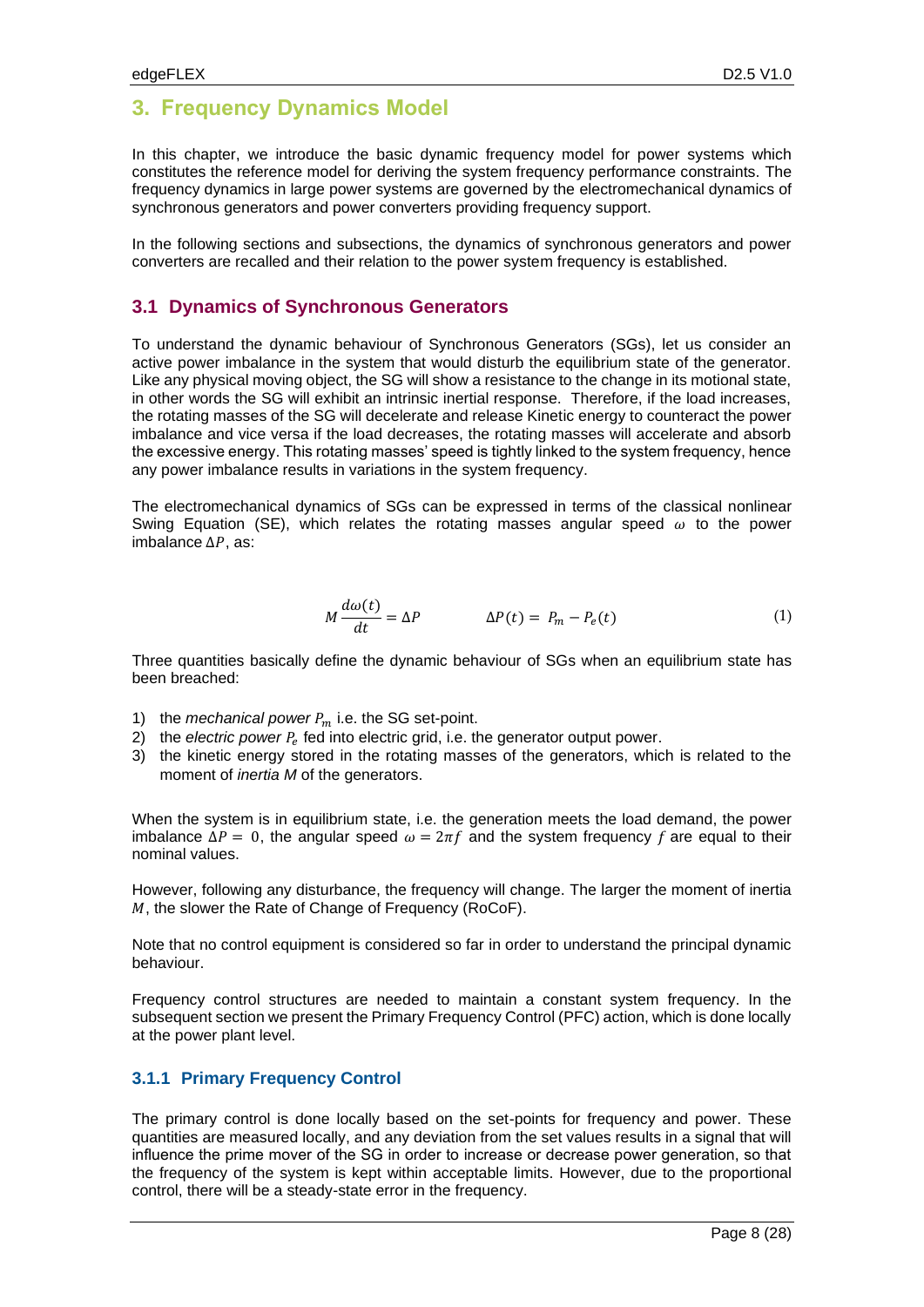The proportional feedback control adjusts the power generation set-point  $P^*$  of the generator according to the frequency deviation from the nominal value  $\omega^*$ :

$$
P_m(t) = P^* + u(t) = P^* + K(\omega^* - \omega(t))
$$
\n(2)

Note that the SG turbine dynamics play an important role in the PFC action by introducing time delays in changing the SG output power. The turbine dynamics of thermal power plants can be described using the following model:

$$
PFC = \frac{1 + sT_z}{1 + sT_p}K(\omega^* - \omega)
$$
\n(3)

Where K is the total primary (droop) control gain and  $T_z$  as well as  $T_p$  are the time constants of the turbine-governor system.

Consequently, including a PFC action in SGs yields the following frequency dynamics:

$$
M\frac{d\omega(t)}{dt} = P_m(t) - P_e(t) = P^* + PFC(t) - P_e(t)
$$
\n(4)

### <span id="page-8-0"></span>**3.2 Dynamics of Power Converters**

Today more and more non-synchronous DERs are connected to the power grid and so the frequency dynamics are not solely dependent on the SGs dynamics. In contrast to SGs, DERs do not have inherent response to power imbalances; solar panels have no inertia and wind turbines are interfaced to the grid through power converters hence they are decoupled from the network.

It is worth mentioning that most power electronic converters connected to the grid today are gridfollowing converters, in other words they require a connection to a strong grid to be able to synchronize and they do not adjust their output power according to the system needs. Such converters can be modelled as loads with negative demand.

In this section, we are mainly interested in the converters that are controlled according to the socalled grid-forming control strategies which have strong influence on the frequency dynamics. In view of the urgent demand for addressing the inertia concern, the focus of this work is on gridforming converters with virtual inertia (inertial control) provision capabilities, i.e. they change their output power according to the rate of change of frequency, namely the Virtual Synchronous Machine (VSM). For simplicity, in what follows we use the term machine for both SGs and converters emulating SGs.

Virtual inertia can be provided with power *electronic converters* and a proper supplementary *control strategy* to absorb or discharge power from the *energy storage,* as shown in [Figure 1.](#page-9-0)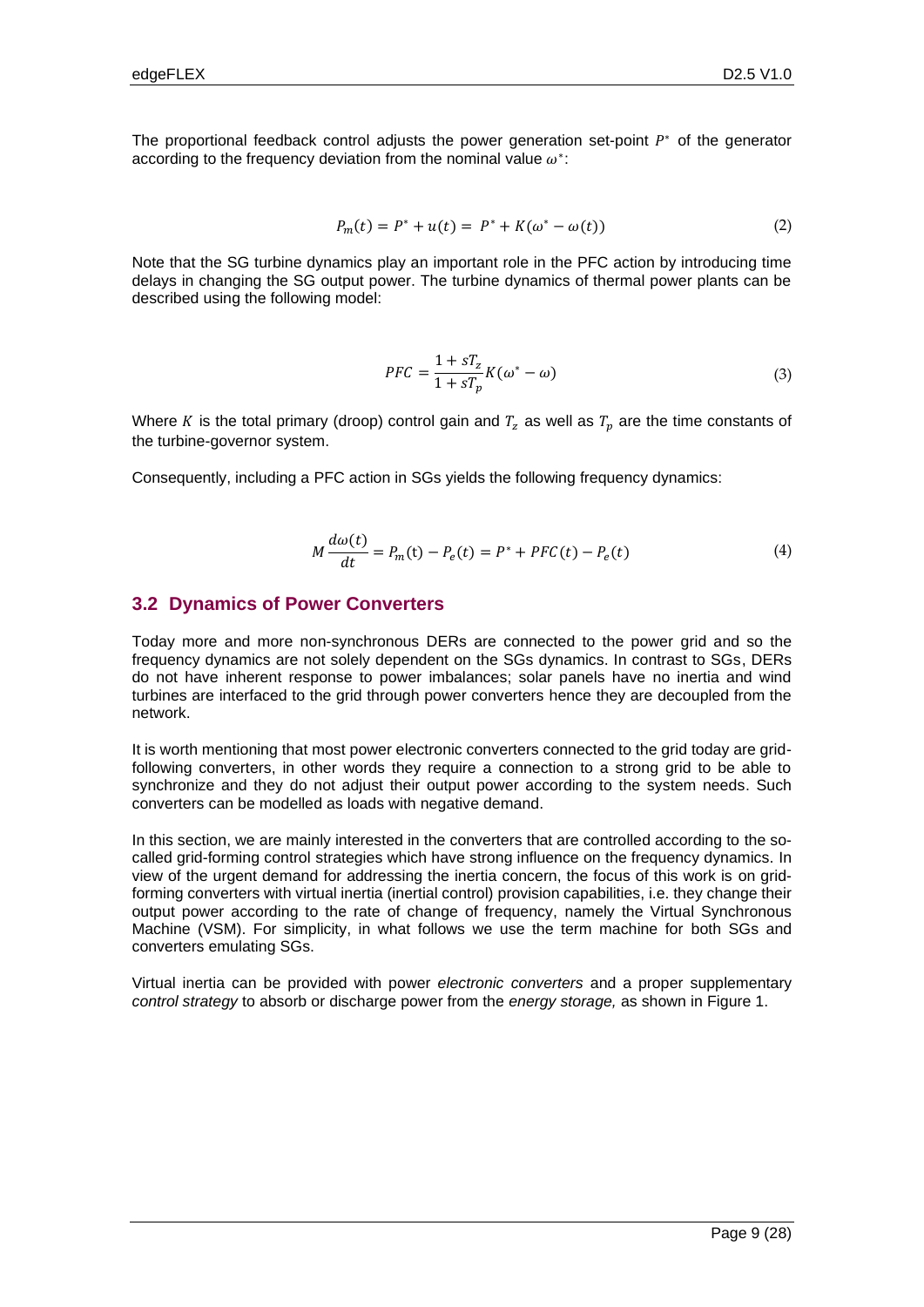

**Figure 1 - Virtual Inertia Emulation Concept [9].**

<span id="page-9-0"></span>For the role of the inertia provision to move from SGs to VSMs, the VSM must emulate the behaviour of SGs based on the power balance of the VSM virtual inertia expressed in terms of the classical nonlinear Swing Equation (1). This results in the well-studied closed-loop behaviour compatible with legacy power systems.

As aforementioned, the structure of the VSM normally consists of energy storage and a power converter equipped with a specific control strategy. The VSM mimics the inertia and damping property of SG so that DERs can support the grid in case of power imbalance and deliver power to the power grid via the converter connected between DC bus/source and the grid. Since the frequency problem is essentially caused by the imbalance of active power, the virtual inertia is realized by controlling the active power as shown in [Figure 2.](#page-9-1)



**Figure 2 - VSM Virtual Inertia and Damping Provision**

<span id="page-9-1"></span>Thus, the power balance of the VSM inertia and the VSM phase displacement are defined as follows:

$$
M_{VSM}\frac{d\omega_{VSM}}{dt} = P^* - P_e - D_{VSM}(\omega_{VSM} - \omega^*)
$$
\n(5)

$$
\frac{d\theta_{VSM}}{dt} = \omega_{VSM} \tag{6}
$$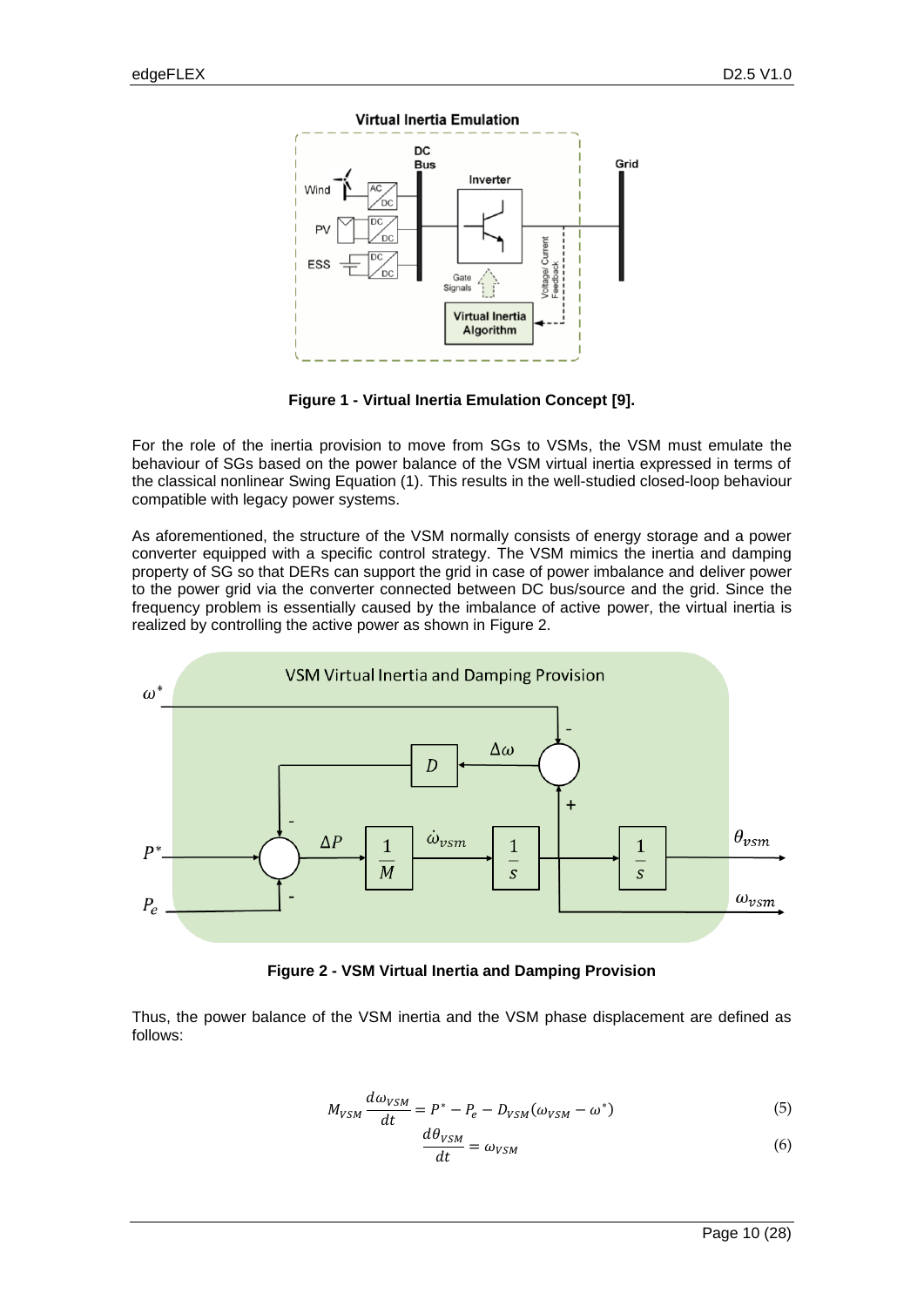Where  $P^*$  is the reference input power,  $P_e$  is the measured electrical power flowing from the VSM into the grid, while the emulated moment of inertia is defined as  $M_{VSM}$  and the emulated damping is  $D_{VSM}$ . The internal speed or angular frequency and phase displacement of the VSM are  $\omega_{VSM}$  and  $\theta_{VSM}$ , respectively.

As shown, the VSM dynamic behaviour is quite similar to SGs. However, it is worth noting that the damping and inertia coefficients of VSMs are not related to physical properties but rather to control parameters and available amount of energy storage.

The VSM control offers inertial response capabilities and power-balance based synchronization mechanisms. However, SG emulation for virtual inertia provision has drawbacks, such as slower response i.e. longer settling times following a disturbance and undesired low-frequency oscillations that may adversely influence the stability of power systems.

Motivated by these drawbacks, we propose an optimization framework for virtual inertia and damping allocation to improve the oscillations damping and frequency response of the system while minimizing the control effort.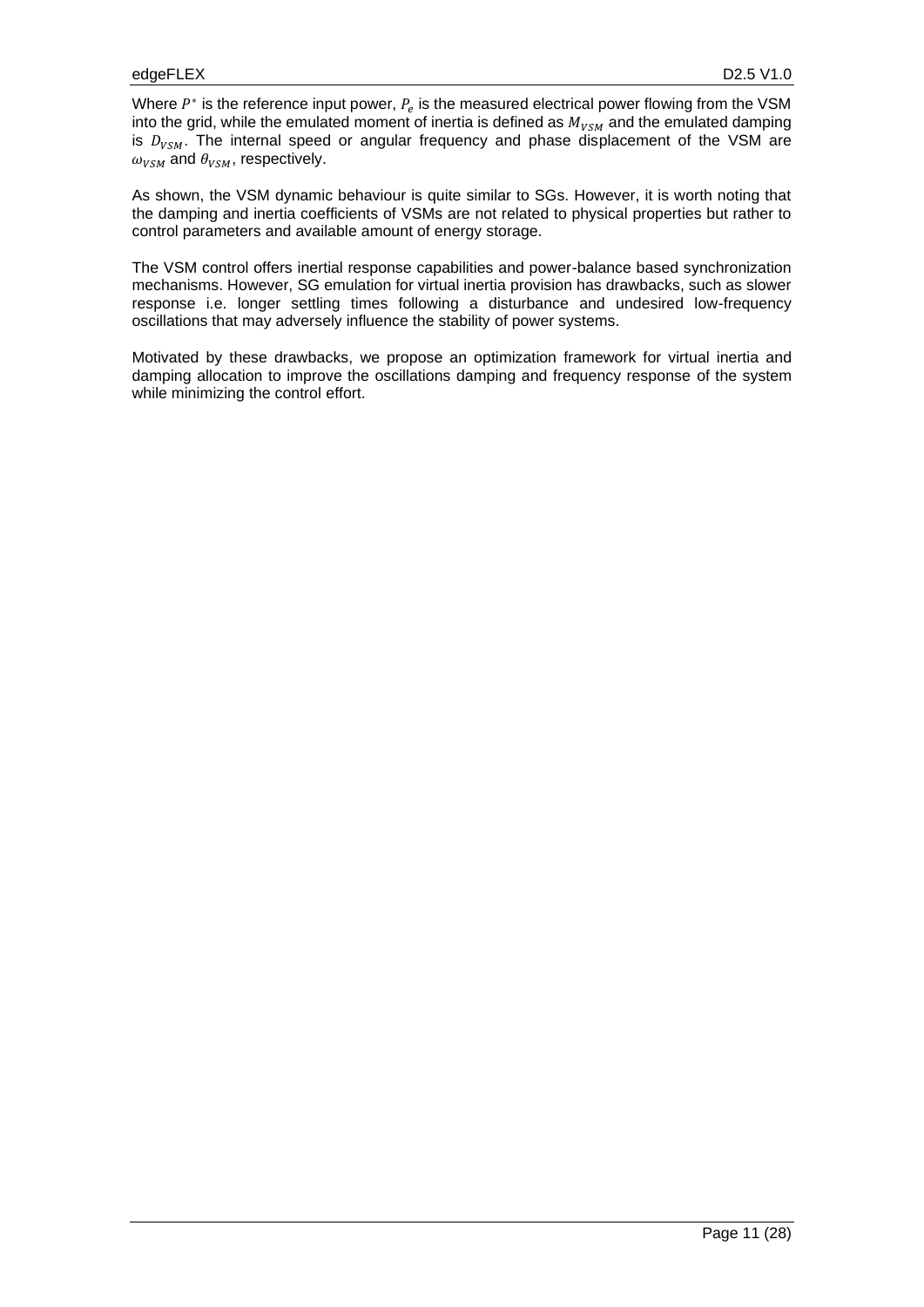# **4. Optimization Problem Formulation**

As aforementioned, we have developed a two-level optimization algorithm for the inertia allocation of VPPs providing frequency support as an ancillary service to the TSO, as illustrated in [Figure 3.](#page-11-0) The optimization algorithm is meant for scheduling frequency support reserve.



**Figure 3 - Two-level Inertia Allocation Algorithm**

<span id="page-11-0"></span>The modelling of the two-level optimization algorithm will be developed progressively, starting with the formulation of the mathematical model for the optimization at the SO operator level. The objective and the constraints of the first level of optimization will be followed by the mathematical model of optimization problem at the VPP level.

### **4.1 Inertia Allocation at the TSO**

This section briefly describes the formulation of the optimization problem for the allocation of damping from primary frequency control, fast frequency response and virtual inertia from DERs providing inertial response. The objective of this problem is to minimize the total control effort (inertia and damping) required to maintain the stability of the system. Moreover, the optimization is subject to system-level constraints, including dynamic performance and frequency metrics and local constraints for thermal units, such as ramping rates and capacity, as well as for storage units providing fast frequency response and inertia.

The nonlinear optimization problem is solved using sequential linear programming as described in more detail in [10].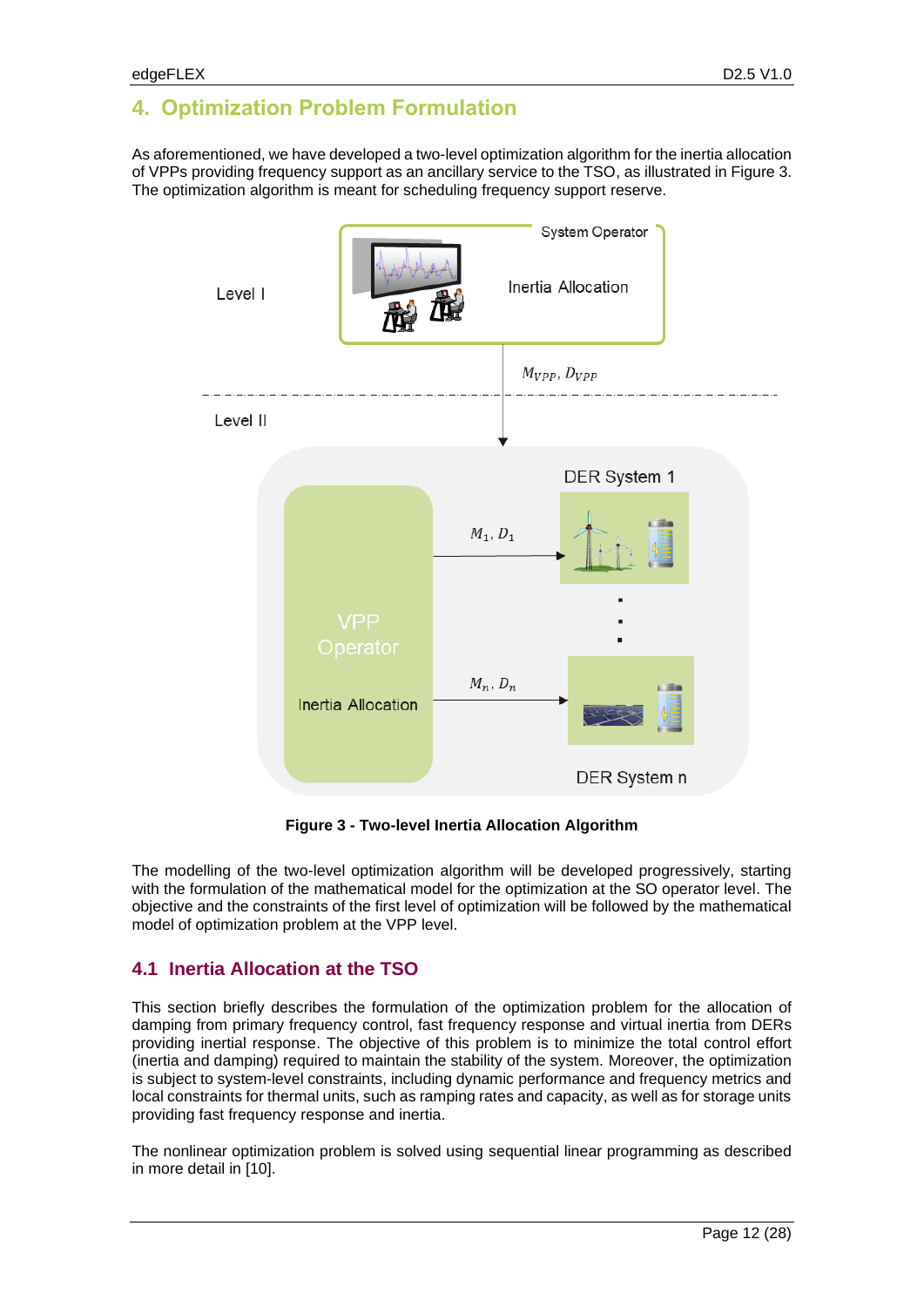Starting with the optimization problem objective, it can be expressed as follows:

$$
\min_{M,D} \quad \sum c_D D + \sum c_M M \tag{7}
$$

where  $D$  and  $M$  are the total damping and inertia, respectively.

The optimization constraints are presented in the following subsections.

#### **4.1.1 Frequency Performance Metrics Constraints**

The goal of frequency support ancillary services is to contain the initial dynamic evolution of the system frequency following a disturbance within defined security limits.

Three frequency performance metrics are used to set the frequency security limits in case of maximum infeed loss: 1) Rate of Change of Frequency (RoCoF), 2) frequency nadir i.e. maximum frequency deviation, and 3) quasi-steady-state frequency deviation.

#### **4.1.1.1 Rate of Change of Frequency Constraint**

The maximum RoCoF occurs immediately after a disturbance; initially the frequency excursion is only limited by the inherent inertial response of synchronous generators. In the first interval of inertial response, the frequency control actions from PFC and FFR are negligible.

Hence, the maximum value of the RoCoF is proportional to the power imbalance and inversely proportional to the system inertia; this suggests that the minimum level of system inertia, required to satisfy the maximum RoCoF requirement is obtained as:

$$
M_{min} = \frac{\Delta P}{RoCoF_{max}}\tag{8}
$$

#### **4.1.1.2 Frequency Nadir Constraint**

The frequency nadir is defined as the maximum frequency deviation reached during the transient period after a disturbance. The nadir depends on the system inertia and the frequency response from synchronous generators and converters providing frequency support to the system.

The frequency response from the PFC and FFR, is assumed to be linearly increasing with time and thus characterized by a fixed slope until the reserve  $R_j$  is fully activated at  $T_j.$ 

Hence, the aggregated frequency response  $FR(t)$  is a piecewise linear function:

$$
FR(t) = \begin{cases} \sum_{j=1}^{N} \frac{R_j}{T_j} t & t < T_1 \\ \frac{R_1}{T_1} + \sum_{j=2}^{N} \frac{R_j}{T_j} t & T_1 < t < T_2 \\ \sum_{i=1}^{n} \frac{R_i}{T_i} + \sum_{j=n+1}^{N} \frac{R_j}{T_j} t & T_n < t < T_{n+1} \\ \sum_{j=1}^{N} \frac{R_j}{T_j} & T_N < t \end{cases}
$$
(9)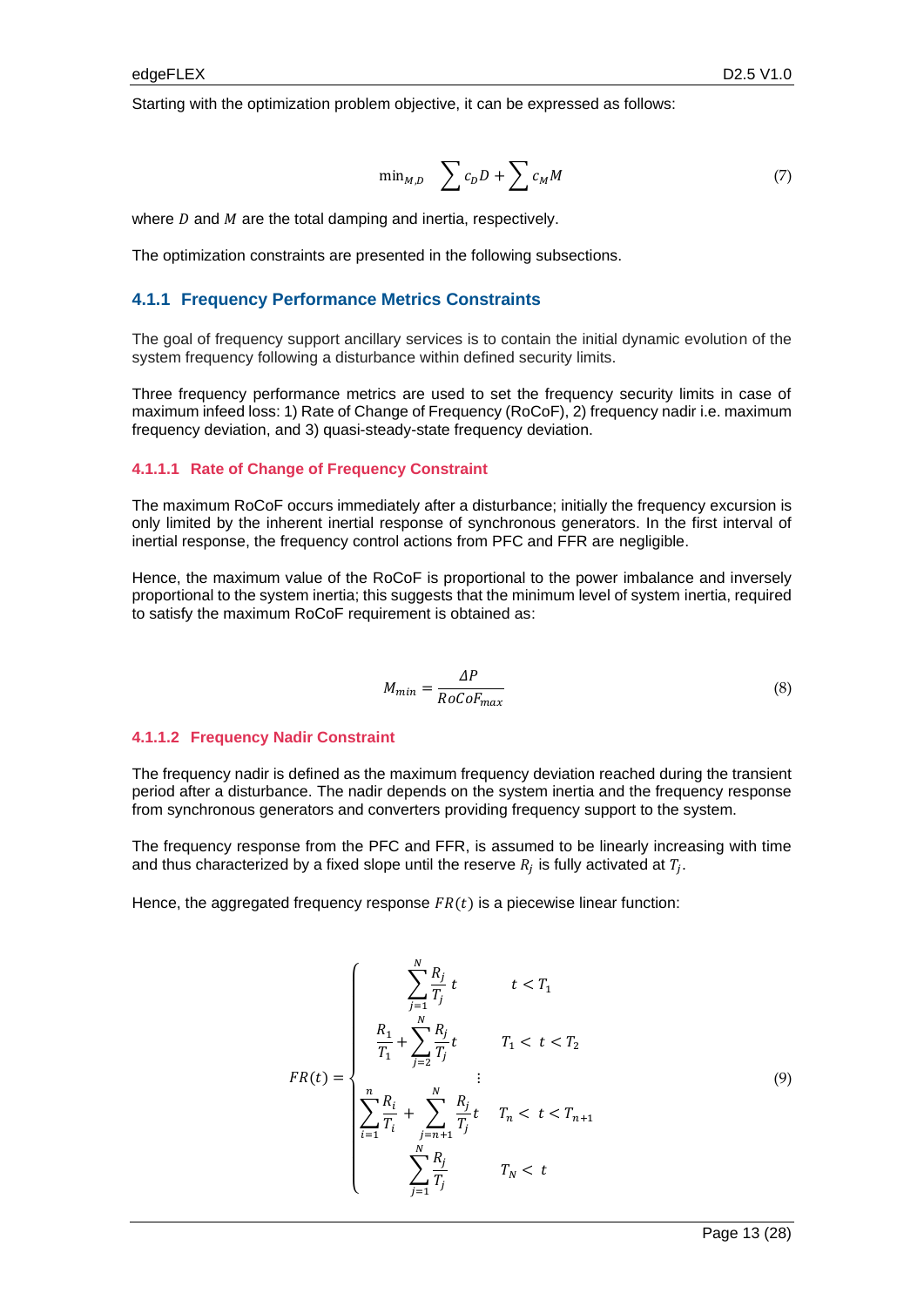Including the aggregated frequency response into the aggregated system frequency dynamics, yields the following frequency dynamics:

$$
M\frac{df(t)}{dt} = P_m(t) - P_e(t) = \Delta P + FR(t)
$$
\n(10)

Subsequently, the frequency nadir can be derived from the time evolution of the aggregated frequency reserve. The system is assumed to be at nominal frequency pre-disturbance. By integrating the frequency dynamics the time when the frequency nadir occurs can be calculated and then the frequency nadir can be derived as follows:

$$
\Delta f_{nadir} = \frac{(AP - R_{full})^2}{2 * \sum \frac{Rj}{Tj}} * \frac{50}{M} + \frac{\sum RiTi}{2} * \frac{50}{M}
$$
(11)

More details on the mathematical derivation are found in [10]. The maximum frequency deviation should not exceed the predefined threshold by grid codes.

$$
\Delta f_{nadir} < \Delta f_{nadir,max} \tag{12}
$$

#### **4.1.1.3 Quasi-Steady-State Frequency Constraint**

Unlike the previous two constraints, the quasi-steady-state frequency deviation does not depend on the system inertia. It depends essentially on the total amount of the frequency response delivered when the frequency reaches a steady-state value.

$$
\Delta f_{ss} = \frac{\Delta P}{D} \tag{13}
$$

This defines the minimum required frequency response i.e., damping reserve to satisfy the maximum quasi-steady-state frequency deviation  $\Delta f_{ss}$ .

#### **4.1.2 Small-signal Stability Constraints**

Another stability aspect that is of great importance for TSOs is the oscillatory small-signal stability which determines the ability of machines in the power system to remain synchronised or return to synchronism after small disturbances. Small-signal stability can have long-range interactions with inter-area mode oscillations or local mode oscillations:

- local-area modes: associated with a single synchronous generator or a small group of generators and typically are in the range of 0.7 to 2.5 Hz.
- inter-area modes: associated with large groups of machines across the system swinging against each other. These modes are typically in the frequency range from 0.1 to 1.2 Hz.

These low-frequency oscillations need to be properly damped and decrease with time.

As the disturbances under consideration are small, the system model can be linearized around the operating point and modal analysis can be performed yielding the eigen-values (corresponding to oscillation modes) of the system  $\lambda_{1,2}$ :

$$
\lambda_{1,2} = -\omega_n(\xi \pm i\sqrt{1 - \xi^2})\tag{14}
$$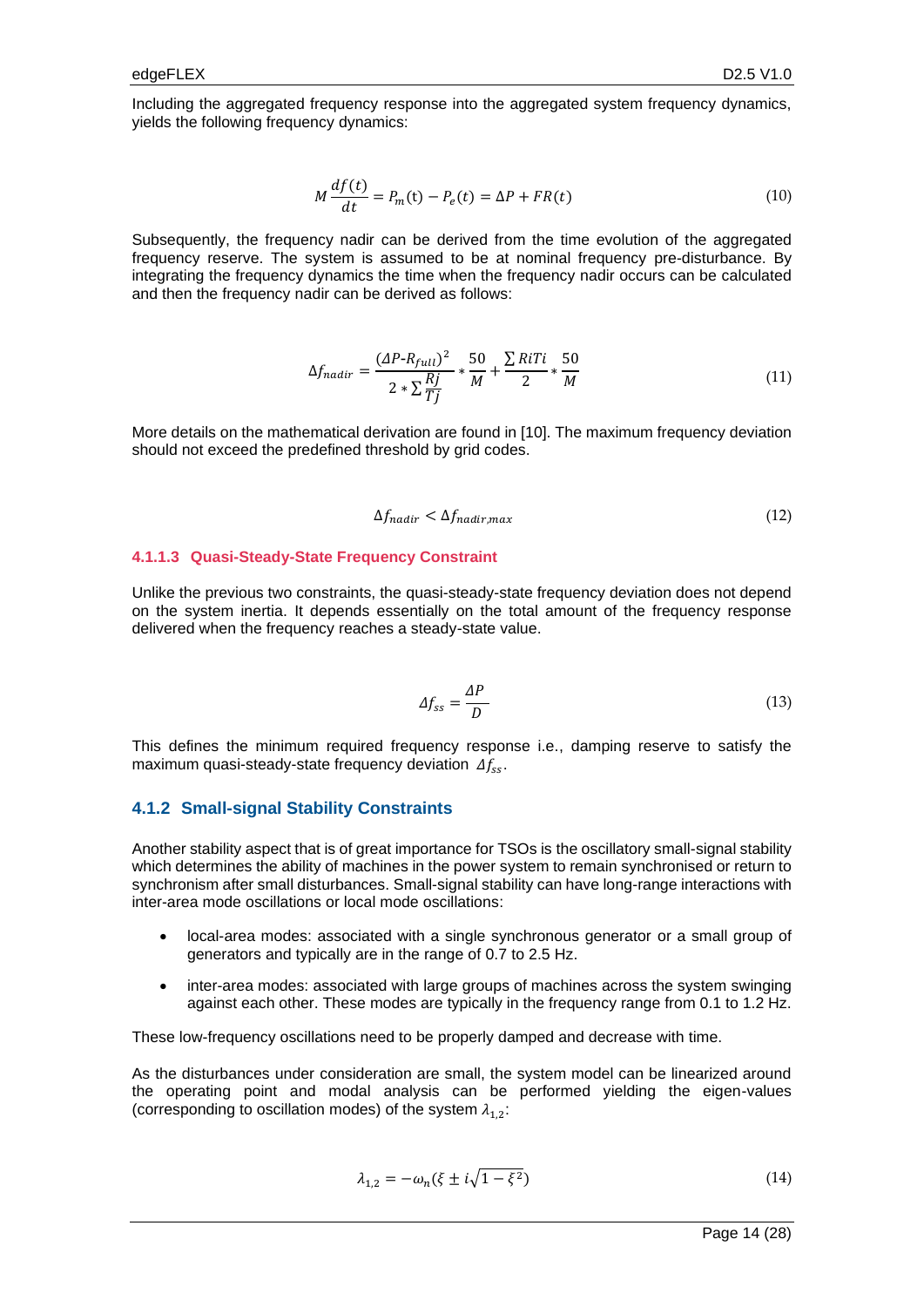Where  $\xi$  is the damping ratio of the mode and  $\omega_n$  is the undamped frequency of the mode.

For acceptable dynamic performance, we introduce the following constraint on the damping ratio of the modes:

$$
5\% < \xi \tag{15}
$$

#### **4.1.3 Local Constraints**

The allocation of inertia and damping is also subject to local physical constraints of generation units. Each generator or energy storage can deliver a maximum amount of frequency reserve,  $R_{i}$ , limited by its power rating,  $P_{max,i}$ , and the current loading level,  $P_{g,i}$ .

$$
P_{g,i} + R_i < P_{max,i} \tag{16}
$$

#### **4.2 Inertia Allocation at the VPP**

Using the aforementioned optimization algorithm (7)-(16), based on contingency analysis, the TSO determines the total aggregated inertia and damping the VPP shall provide at the point of coupling with the transmission system.

The TSO communicates these required effective inertia and damping quantities. Subsequently, the VPP coordinates the amount of inertia and damping of individual DERs in order to fulfil the TSO requirements.

The second level of the optimization framework, involves an allocation algorithm for VPPs to disaggregate the effective inertia and damping into individual DER contributions taking into account the constraints of these DERs with the objective of minimizing the total cost for the VPP to meet the TSO request.

At this level of optimization, the problem is formulated as follows:

$$
\min_{M_i, D_i, i \in VPP} \quad \sum c_D D_i + \sum c_M M_i \tag{17}
$$

s.t.

$$
\sum D_i = D_{VPP}
$$
\n
$$
\sum M_i = M_{VPP}
$$
\n
$$
\underline{P_i} \le P_i \le \overline{P_i}
$$
\n
$$
\underline{E_i} \le E_i \le \overline{E_i}
$$
\n(18)

The equality constraints ensure that the VPP allocates the total amount of damping and inertia requested by the TSO. On the other hand, the inequality constraints present the physical limitations of the energy storage and ensures that the allocated reserve for each energy storage limit does not exceed the rated power  $P_i$  and the rated energy  $E_i$ .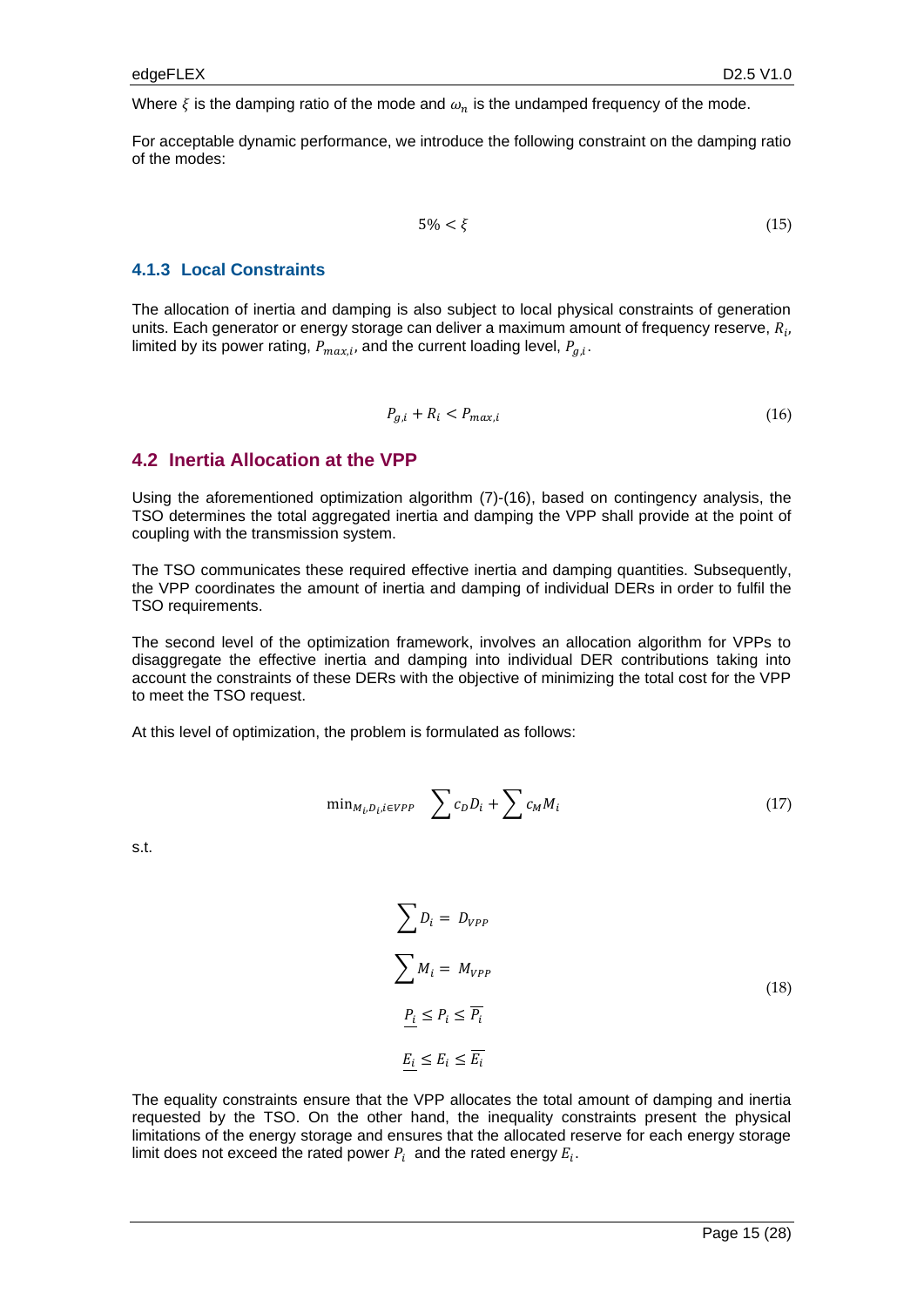#### **4.3 Use Case and Results**

The proposed optimization algorithm is evaluated on the linearized numerical model of the New England IEEE 39-bus benchmark system. In the context of the rapid increase distributed energy resources penetration, the IEEE 39-bus system is modified to represent a future scenario of a power system with VPP providing frequency control (see [Figure 4\)](#page-15-0). The VPP includes an aggregation of DERs that provide controllable virtual inertia and damping.



**Figure 4 - The Modified 39-bus System**

<span id="page-15-0"></span>First, we investigate the relevance of the allocation of reserve services. Then, we present two case studies to validate the proposed optimization framework.

#### <span id="page-15-1"></span>**4.3.1 Relevance of Frequency Response Spatial Allocation**

In this example we compare the impact of two spatial distributions of frequency response on the frequency dynamics of the system. It is worth mentioning that

First, we increase the amount of damping randomly at three different buses in the system.

In the second case, without using the optimization algorithm developed within edgeFLEX, we try to make an educated guess regarding the spatial allocation of damping that could improve the system dynamic response.

With that aim, we perform eigen-value analysis of the system and calculate the eigen-values and the right eigen-vectors of the slowest modes  $\mu_2$ ,  $\mu_3$ . The magnitude of the right eigen-vectors provide information regarding the observability of the modes at different buses in the system.

<span id="page-15-2"></span>

| Table I - The observability of the slowest oscillations modes ( $\mu_2, \mu_3$ ) at different buses |  |  |
|-----------------------------------------------------------------------------------------------------|--|--|
|-----------------------------------------------------------------------------------------------------|--|--|

| Bus no. | $u(\mu_2)$ | $u(\mu_3)$ |
|---------|------------|------------|
|         | 0.14       | 0.35       |
| 2       | 0.01       | 0.01       |
| 3       | 0.012      | 0.02       |
|         | 0.051      | 0.008      |
| 5       | 0.65       | 0.0001     |
| 6       | 0.005      | 0.0003     |
|         | 0.005      | 0.0003     |
| 8       | 0.041      | 0.0034     |
| 9       | 0.065      | 0.6        |
| 10      | 0.017      | 0.0006     |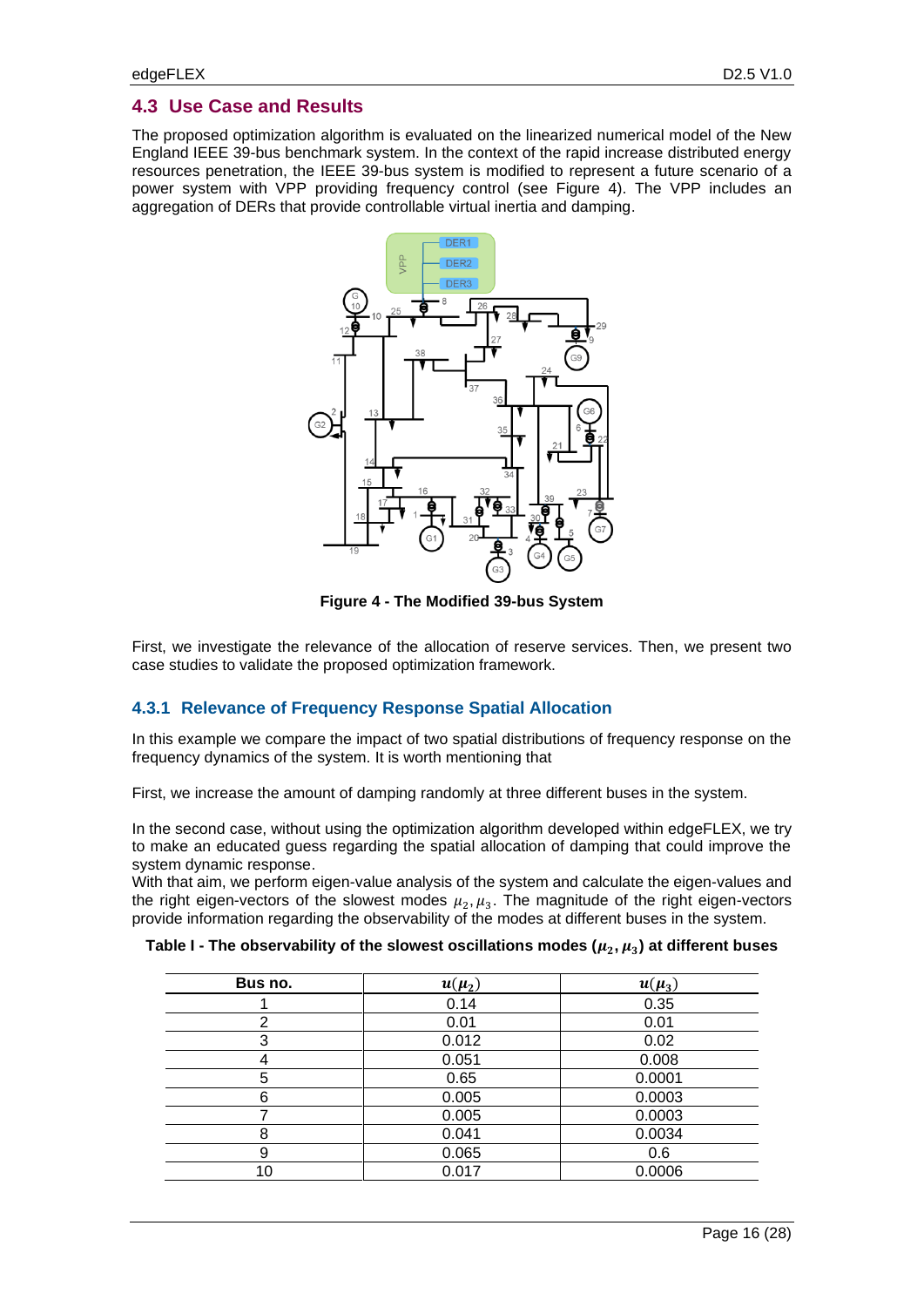Consequently, in the second case we apply the same amount of damping added in the first case but at buses (1,5 and 9) where the slowest modes are more dominant, as illustrated in Table I. The random distribution has resulted with a maximum deviation in the system frequency of 200 mHz in contrast to the second case that resulted with a maximum frequency deviation of 187 mHz for the same disturbance, resulting in an improvement of 6.5%.

In this simple example, without running any optimization algorithm to allocate the damping and inertia, we showed that the spatial distribution and not only the total frequency reserve (damping and inertia) is relevant for the system performance and stability.

In the following sections, we apply and validate the inertia allocation algorithm.

#### **4.3.2 Case Study I: 100% Penetration of Converter-Interfaced Generation**

In this case study, the modified IEEE 39-bus system includes a 100% penetration of converterinterfaced generation with controllable virtual inertia and damping coefficients as described in section [3.2.](#page-8-0) The goal of this case study is to investigate the system requirements in terms of inertia and damping in general.

We assume that the damping and inertia coefficients of all converters are tuneable and associated with a cost and apply the optimal inertia allocation algorithm to scenario IA\_A, described in section [A.1.1,](#page-25-0) representing the inertia allocation at TSO level. In [Figure 5](#page-16-0) and [Figure 6,](#page-17-0) we compare the base case unmodified IEEE-39 bus system [8] with the system after the optimal allocation of inertia and damping.



**Figure 5 - Case Study I: The System Eigen-values**

<span id="page-16-0"></span>[Figure 5](#page-16-0) illustrates the performance of the inertia allocation algorithm and the resulting improved dynamic performance; represented with faster modes (i.e., larger negative real parts of the eigenvalues) and higher damping ratios.

Using (14) to calculate the damping ratios ( $\xi$ ) of the modes, we observe that the minimum damping ratio is increased from 14.8% to 48.8%.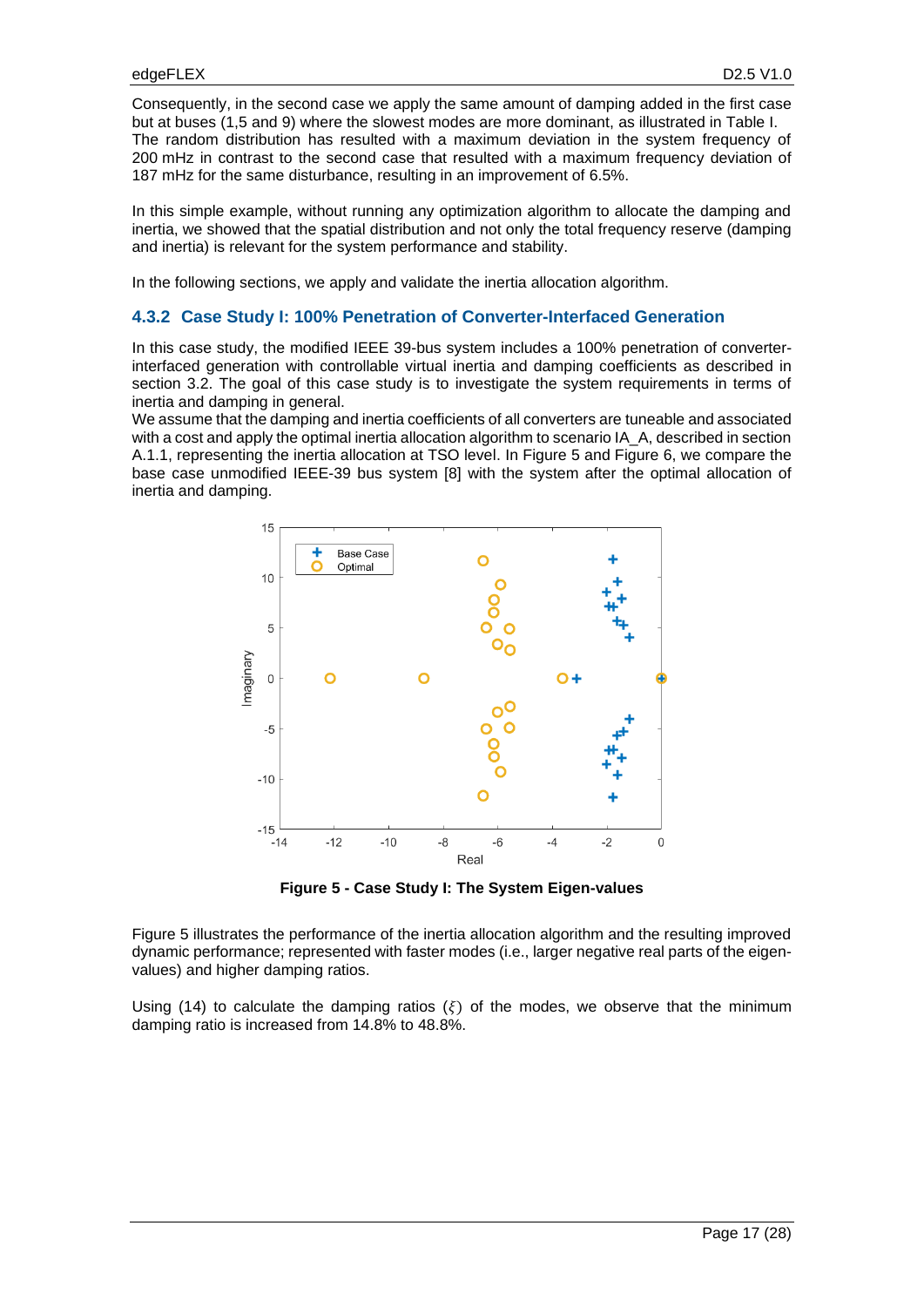

**Figure 6 Case Study I: Inertia Distribution**

<span id="page-17-0"></span>The inertia distribution resulting from the optimal inertia allocation algorithm compared to the base case inertia distribution is shown in [Figure 6.](#page-17-0) As depicted, the optimization results in a more uniform and thus robust allocations.

### **4.3.3 Case Study II: 40% Penetration of Converter-Interfaced Generation**

In this case study, the modified IEEE 39-bus system includes a 40% penetration of converterinterfaced generation with controllable virtual inertia and damping coefficients. In particular, the synchronous generators connected to buses 8, 9, 10 and 5 are substituted by an aggregation of converter-interfaced DERs. Moreover, the DERs at bus 8 constitute a dynamically controlled VPP as presented in [Figure 4.](#page-15-0)

The proposed two-level optimization framework for TSOs and VPPs, by considering scenarios IA\_A and IA\_B (see Section [A.1.1](#page-25-0) of the ANNEX) is evaluated in this case study.



**Figure 7 - Case Study II: The System Eigen-values**

<span id="page-17-1"></span>The first level of optimization at the whole system level results in an improved dynamic response of the system as illustrated in [Figure 7.](#page-17-1) The optimal inertia allocation of the converter-interfaced generation and the damping, resulting from the frequency response, of all machines increases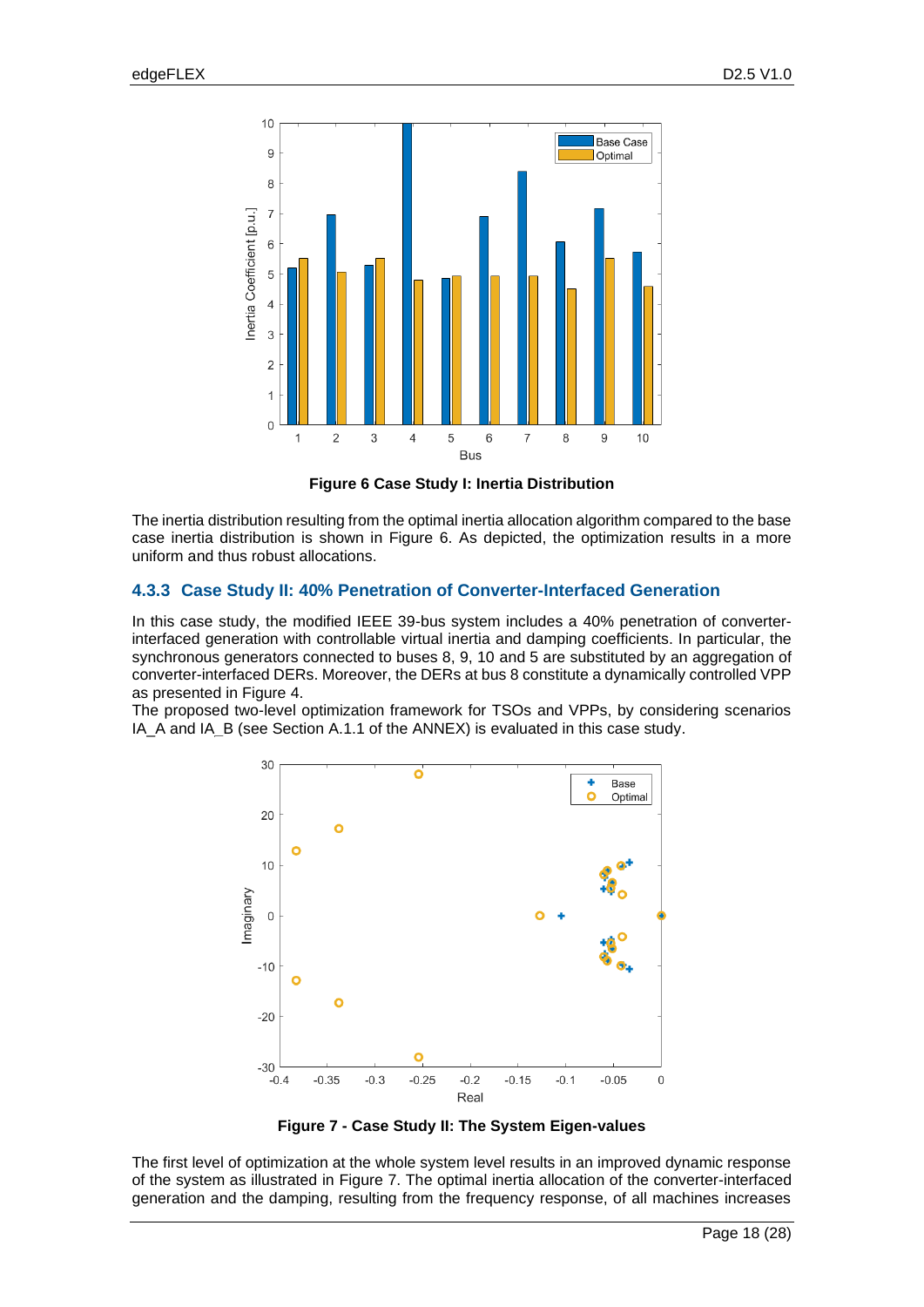the damping of the slowest mode and results in faster modes. Thus, enhances the small-signal stability of the system.

[Figure 8](#page-18-0) compares the damping distribution in the base case to the optimal case. In the base case, a uniform allocation is assumed, however the optimal allocation results in more damping at bus 1 and 5. As for the inertia allocation, it is assumed that the synchronous generator inertia is fixed, due to the fact that the mechanical inertia is a fixed physical parameter in contrast to the virtual inertia emulated by converters. Hence, we can only allocate the inertia at buses 5,8,9 and 10. The inertia distribution resulting from the inertia allocation algorithm is presented in [Figure 9.](#page-18-1) It can be noticed that the optimization resulted in more inertia at bus 5.

These results are in line with the conclusions presented in section [4.3.1;](#page-15-1) more frequency support is needed at the buses where the slow system modes are more observable.



**Figure 8 - Case Study II: Damping Distribution**

<span id="page-18-0"></span>

**Figure 9 - Case Study II: Inertia Distribution**

<span id="page-18-1"></span>The first level of optimization results in the amount of inertia and damping required from the VPP at bus 8. The second level of optimization at the VPP allocates the total requested inertia and damping to the three DERs constituting the VPP.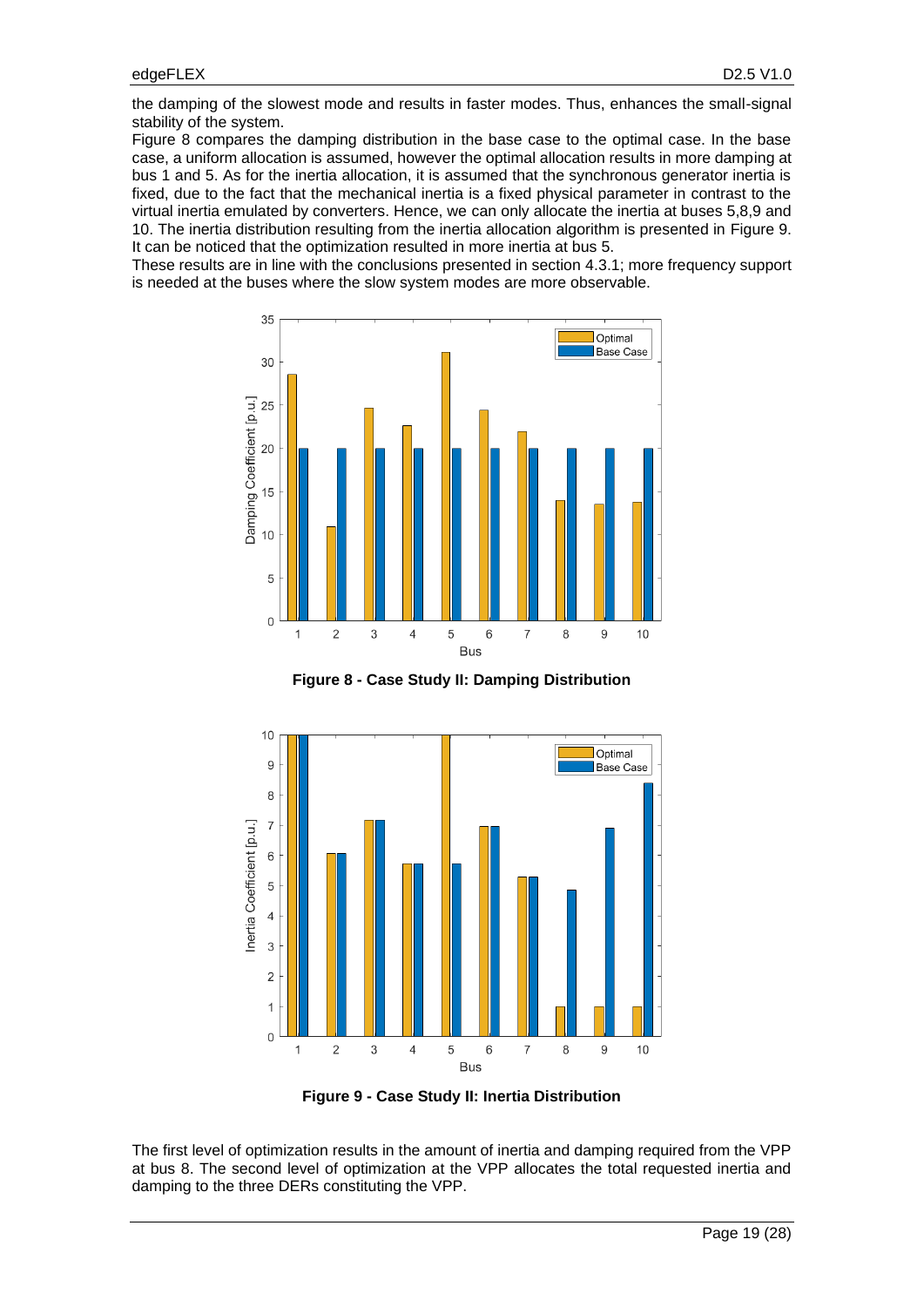

**Figure 10 - Case Study II: VPP Inertia Distribution**

<span id="page-19-0"></span>[Figure 10](#page-19-0) shows the inertia distribution for the DERs compromising the VPP. For the sake of simplicity, in the base case it is assumed that the total virtual inertia provided by the VPP is shared equally between the different DERs. Based on the requested inertia, resulting from the first level of optimization, the second optimization level allocates this amount between the different DERs with the objective of minimizing cost and taking into account the local constraints related to the operating point and the physical properties of the storage.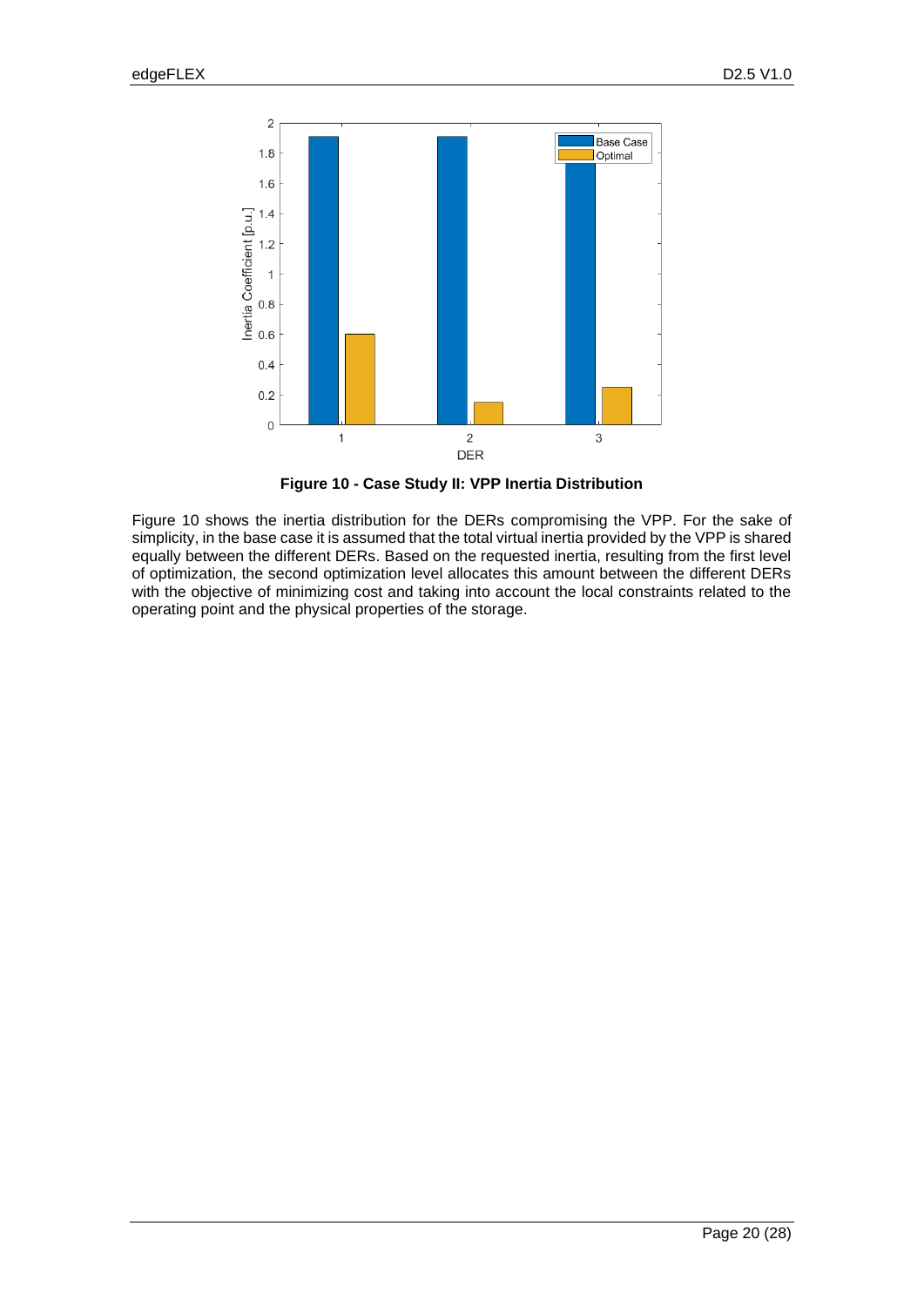# **5. Conclusion**

This deliverable presents a two-level optimization framework for allocation of inertia developed for TSOs and future VPPs. The first optimization level is intended as a scheduling tool for the TSO to allocate the required inertia and damping in different parts of the system with the objective of improving the dynamic performance of the system and ensuring its security. The second level of optimization is for the VPP to disaggregate the total inertia and damping requested by the TSO between the different DERs that comprise the VPP and provide frequency response. The objective of this allocation algorithm at the VPP level is to minimize the cost of frequency response provision for the VPP.

The test results described in Chapter 4 indicate that the inertia allocation framework developed within task 2.5, improves the system dynamic performance; represented with higher damping ratios and faster modes. Additionally, it ensures that the post-fault dynamic frequency requirements in terms of rate of change of frequency, frequency nadir and quasi-steady-state frequency are fulfilled.

Furthermore, we demonstrate the relevance of spatial allocation of frequency response in the system. Hence, the proposed optimization framework is a useful tool for efficient and moreinformed inertia allocation scheme.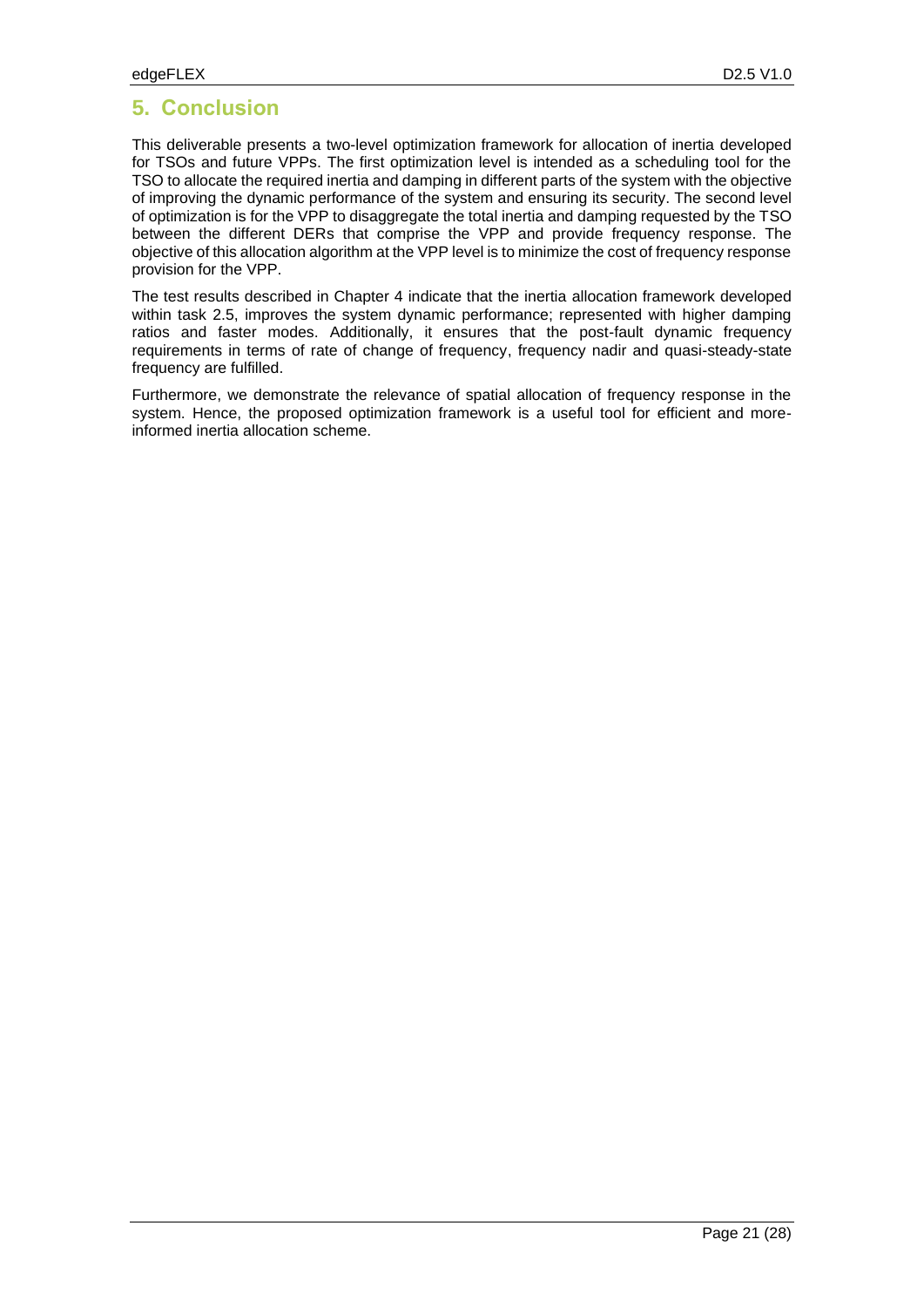# **6. List of Tables**

| Table I - The observability of the slowest oscillations modes ( $\mu$ 2, $\mu$ 3) at different buses  16 |  |
|----------------------------------------------------------------------------------------------------------|--|
|                                                                                                          |  |
|                                                                                                          |  |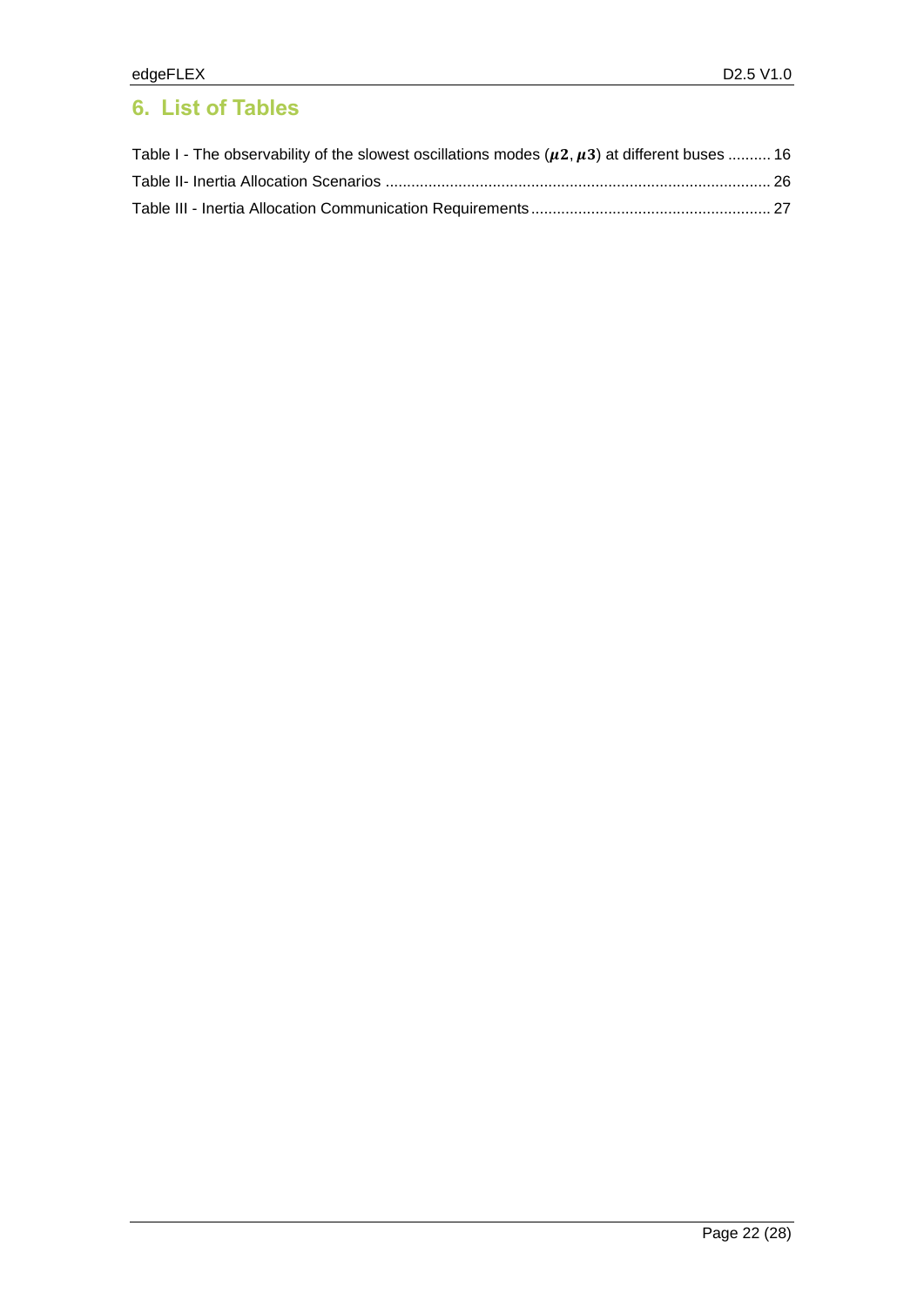# **7. List of Figures**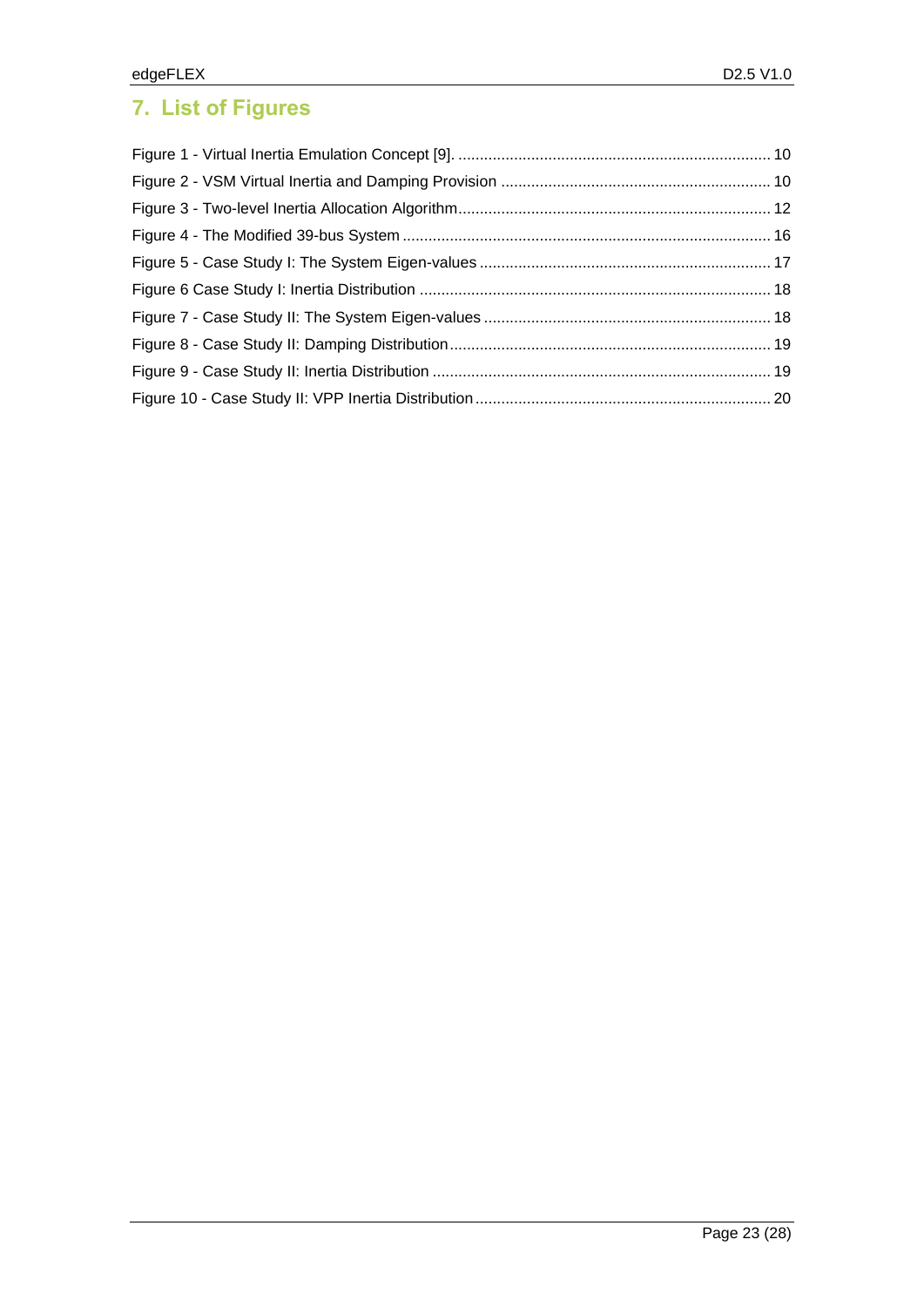### **8. References**

- [1] H2020 edgeFLEX, "D1.1: Scenario description for dynamic-phasor driven voltage control for VPPs," https://www.edgeflex-h2020.eu/progress/work-packages.html.
- [2] H2020 edgeFLEX, "D2.1: Scenario description for frequency and inertial response control for VPPs," https://www.edgeflex-h2020.eu/progress/work-packages.html.
- [3] Australian Energy Market Operator, "BLACK SYSTEM SOUTH AUSTRALIA 28 SEPTEMBER 2016 – FINAL REPORT," March 2017.
- [4] EirGrid and Soni, "DS3: System services review TSO recommendations," EirGrid, 2012.
- [5] J. Matevosyan and P. Du, "Wind Integration in ERCOT," in *Integration of Large-Scale Renewable Energy into Bulk Power Systems*, Springer, May 2017, pp. 1-25.
- [6] T. S. Borsche, T. Liu and D. J. Hill, "Effects of rotational Inertia on power system damping and frequency transients," in *2015 54th IEEE Conference on Decision and Control (CDC)*, Osaka, Japan, 15-18 Dec. 2015.
- [7] B. K. Poolla, D. Groß and F. Dörfler, "Placement and Implementation of Grid-Forming and Grid-Following Virtual Inertia and Fast Frequency Response," *IEEE Transactions on Power Systems,* vol. 34, no. 4, pp. 3035-3046, 10 January 2019.
- [8] "https://icseg.iti.illinois.edu/ieee-39-bus-system/," [Online].
- [9] U. Tamrakar, D. Shrestha, M. Maharjan, B. P. Bhattarai, T. M. Hansen and R. Tonkoski, "Virtual Inertia: Current Trends and Future Directions," *Applied Sciences,* vol. 7, pp. 144- 172, 6 June 2017.
- [10] D. Nouti, F. Ponci and A. Monti, "An Optimization Framework for Allocation of Frequency Support," *in preparation.*
- [11] D. Nouti, M. Josevski and A. Monti, "Optimal Control for Improved Damping of Virtual Synchronous Machines," in *ISGT Europe*, The Hague, The Netherlands, Oct. 2020.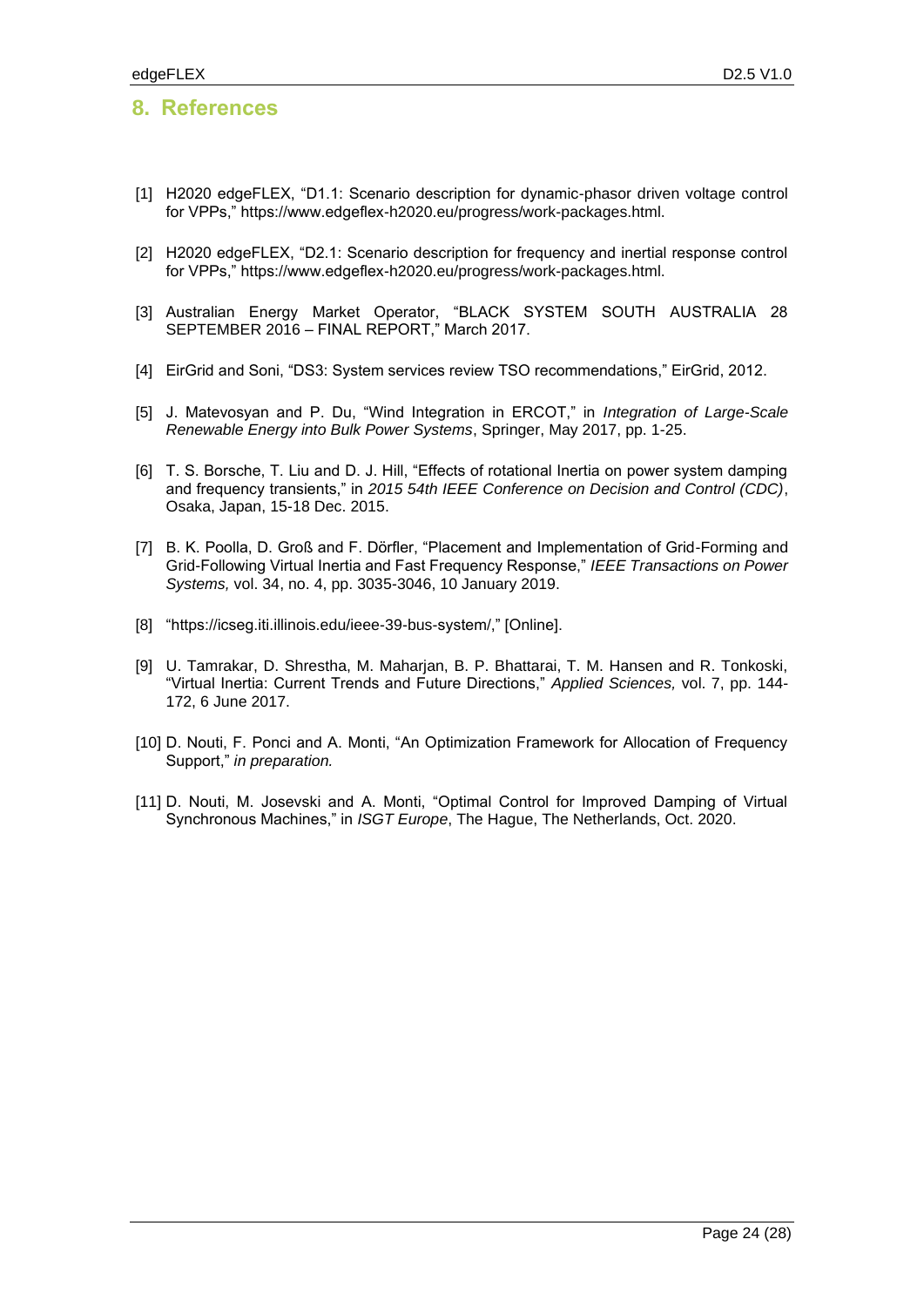# **9. List of Abbreviations**

| FFR   | <b>Fast Frequency Response</b>      |  |
|-------|-------------------------------------|--|
| RES   | <b>Renewable Energy Sources</b>     |  |
| SO    | <b>System Operator</b>              |  |
| TSO   | <b>Transmission system Operator</b> |  |
| VSM   | Virtual Synchronous Machine         |  |
| DER   | <b>Distributed Energy Sources</b>   |  |
| VPP   | <b>Virtual Power Plant</b>          |  |
| ESS   | <b>Energy Storage System</b>        |  |
| SG    | Synchronous Generator               |  |
| PFC   | <b>Primary Frequency Control</b>    |  |
| RoCoF | Rate of Change of Frequency         |  |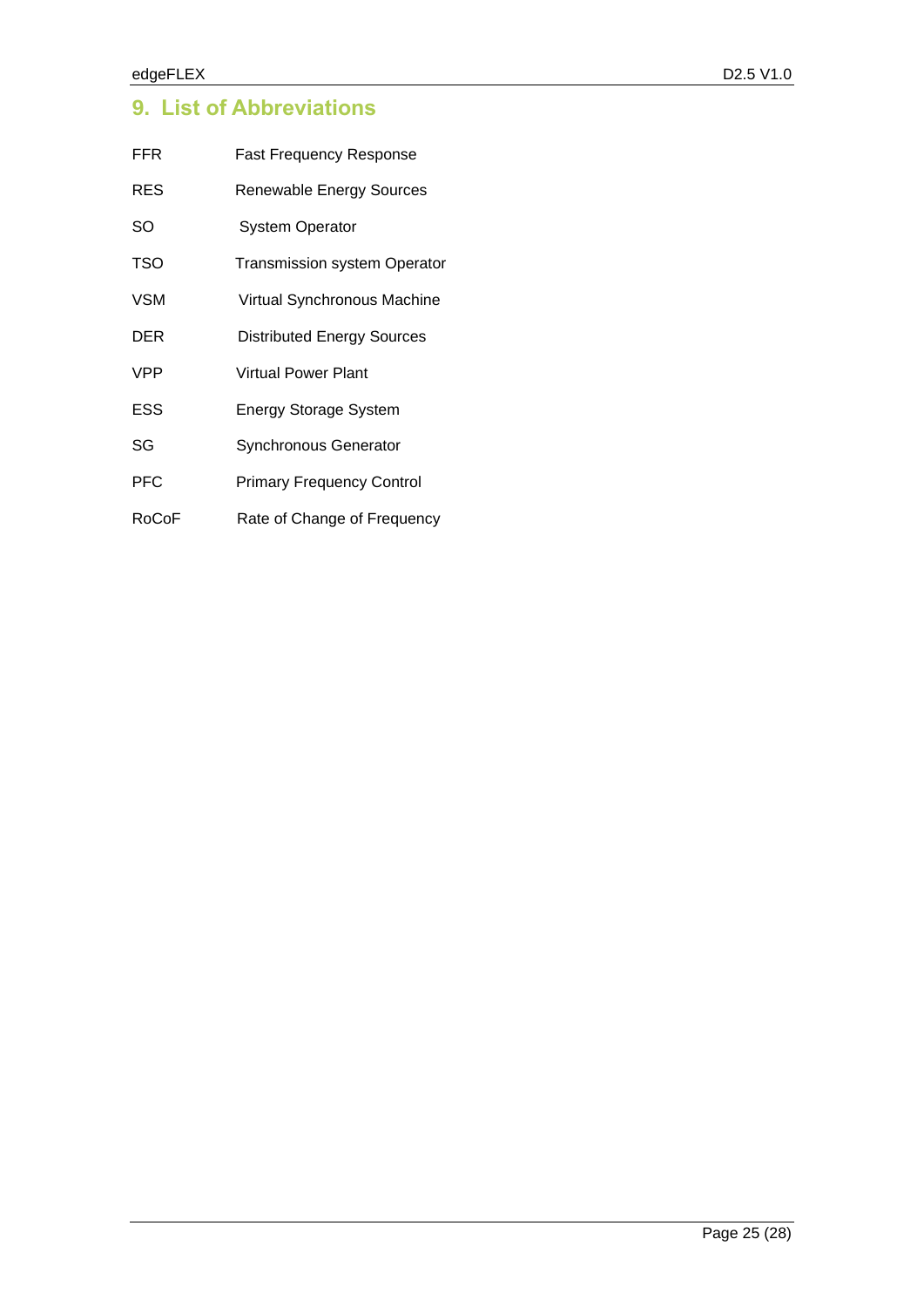## **ANNEX**

### **A.1 Inertia Allocation Scenarios and Requirements**

#### <span id="page-25-0"></span>**A.1.1 Inertia Allocation Scenarios**

In total, there are two scenarios studied in edgeFLEX concerning the inertia allocation in power systems as presented in [Figure 3.](#page-11-0) The scenarios differ in terms of the main actors and optimization objective.

In IA\_A, the inertia allocation scheme is meant for the TSO to allocate virtual inertia and damping, in power systems that include conventional synchronous generators and converter-interfaced DERs generation with the objective of improving the dynamic performance and maintaining the frequency stability of the overall system.

In contrast, the research work for IA\_B addresses the inertial control allocation at the VPP level with the objective of disaggregating the total inertia and damping allocated to the VPP by the TSO and allocating it to the different DERS constituting the VPP in the most economical way.

<span id="page-25-1"></span>The scenarios summary is presented in the following table:

#### **Table II- Inertia Allocation Scenarios**

| <b>Scenario</b> Title |                                                    | <b>Description</b>                                                                                                                              |
|-----------------------|----------------------------------------------------|-------------------------------------------------------------------------------------------------------------------------------------------------|
| IA A                  | Inertia Allocation at<br><b>Transmission Level</b> | Optimal placement of virtual inertia and<br>damping at the transmission system level with<br>the objective of maintaining the system stability. |
| IA B                  | Inertia Allocation<br>at<br><b>VPP Level</b>       | Optimal placement of virtual inertia and<br>damping at VPP level with the objective of<br>minimizing the overall cost for the VPP.              |

The researchers in WP2 expect that the investigation and results will be applicable in future power systems (2030+), with increased penetration level of DERs providing virtual inertia and fast frequency response as an ancillary services.

#### **A.1.1.1 Functional Requirements**

- **Objective:** planning the optimal placement of virtual inertial control and damping.
- **Timeframe:** hourly basis following the scheduled re-dispatch of the generation or power set-points.
- **Measurements:** no measurements are needed.
- **Manner:** The inertia allocation is to be executed at the control center of the TSO or the VPP.
- **Information exchange between operators:** The TSO sends the allocated value of virtual inertia and damping to the VPP.
- **Data Recordings:** Data storage of system data, parameters and dynamic models is required.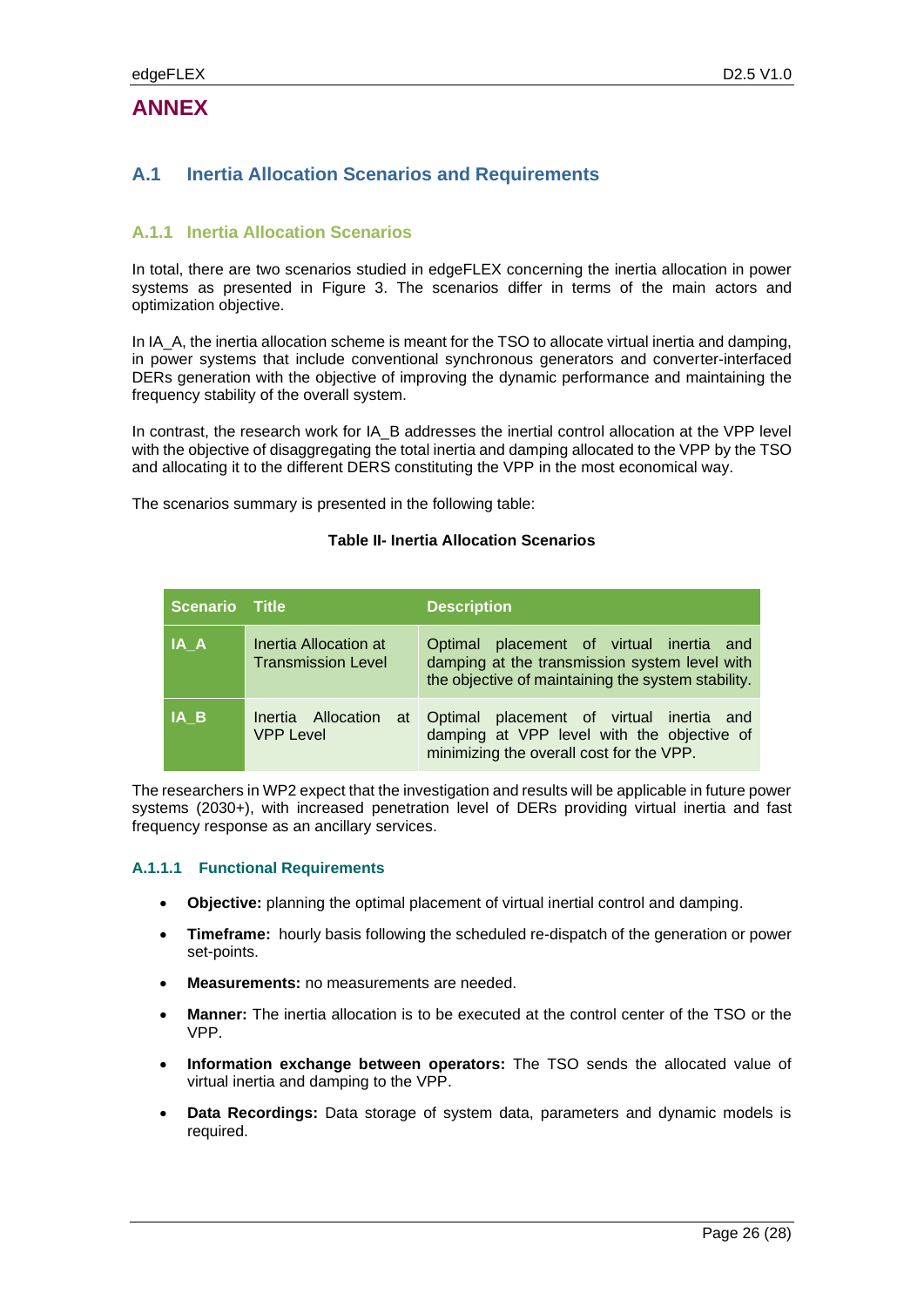#### **A.1.1.2 Information Exchange and Communication aspects (performance requirements)**

<span id="page-26-0"></span>The inertial control allocation is an optimization framework used for power system planning and scheduling, hence it does not have stringent performance and security requirements as compared with real time control. The following table summarizes the ICT requirements:

#### **Table III - Inertia Allocation Communication Requirements**

| <b>Performance Requirement</b>    | <b>Description</b>                                                                                                                                                                                                                                          |
|-----------------------------------|-------------------------------------------------------------------------------------------------------------------------------------------------------------------------------------------------------------------------------------------------------------|
| <b>Measurements Sampling Rate</b> | N/A                                                                                                                                                                                                                                                         |
| Latency                           | The optimization algorithm will run on hourly basis,<br>hence communication delays are not critical.                                                                                                                                                        |
| Data Volume                       | A total of 2 quantities (virtual inertia and damping) to be<br>sent from the TSO to the VPP in IA A.<br>A total of 2 quantities (virtual inertia and damping) to be<br>sent from the VPP to the DER in IA B.<br>Each measurement quantity is of type float. |

The above mentioned requirements are applicable to the different use cases and commercial rollout.

#### **IA\_A General Description**

Scenario IA\_A considers the inertial control allocation by the TSO. According to the generation mix we can see at the high-voltage level, we would have both conventional generators (hydro, thermal, nuclear) and also converter-based DERs generation. Therefore in IA\_A we have considered inertia allocation for DERs and damping allocation for both DERs and SGs. We consider the following use cases:

• The modified IEEE 39-bus system with 40% and 100% penetration of DERs with controllable virtual inertia and damping.

The inertial control allocation algorithm in IA\_A has the following component requirements:

- Generating Units: Conventional synchronous generators and/or RESs generation with Energy Storage Systems (ESSs) allowing the RESs to provide frequency control support including primary control and inertial control.
- Power Converters: The power converters provide the interface between the grid and the different DERs. These converters must have control strategies that enable the RESs to provide frequency control support including primary control and inertial response.
- Data storage and Energy Management System (EMS) at the control center of the TSO to collect the system data, perform eigenvalue analysis and run the inertial control allocation algorithm.

The TSO is responsible for maintaining the stability of the grid facilitating the deployment of new efficient services.

Accordingly, in IA\_A, the main actor is the TSO that will run the inertia allocation algorithm with the objective of maintaining the grid stability and ensuring sufficient amounts of inertia and damping in the system.